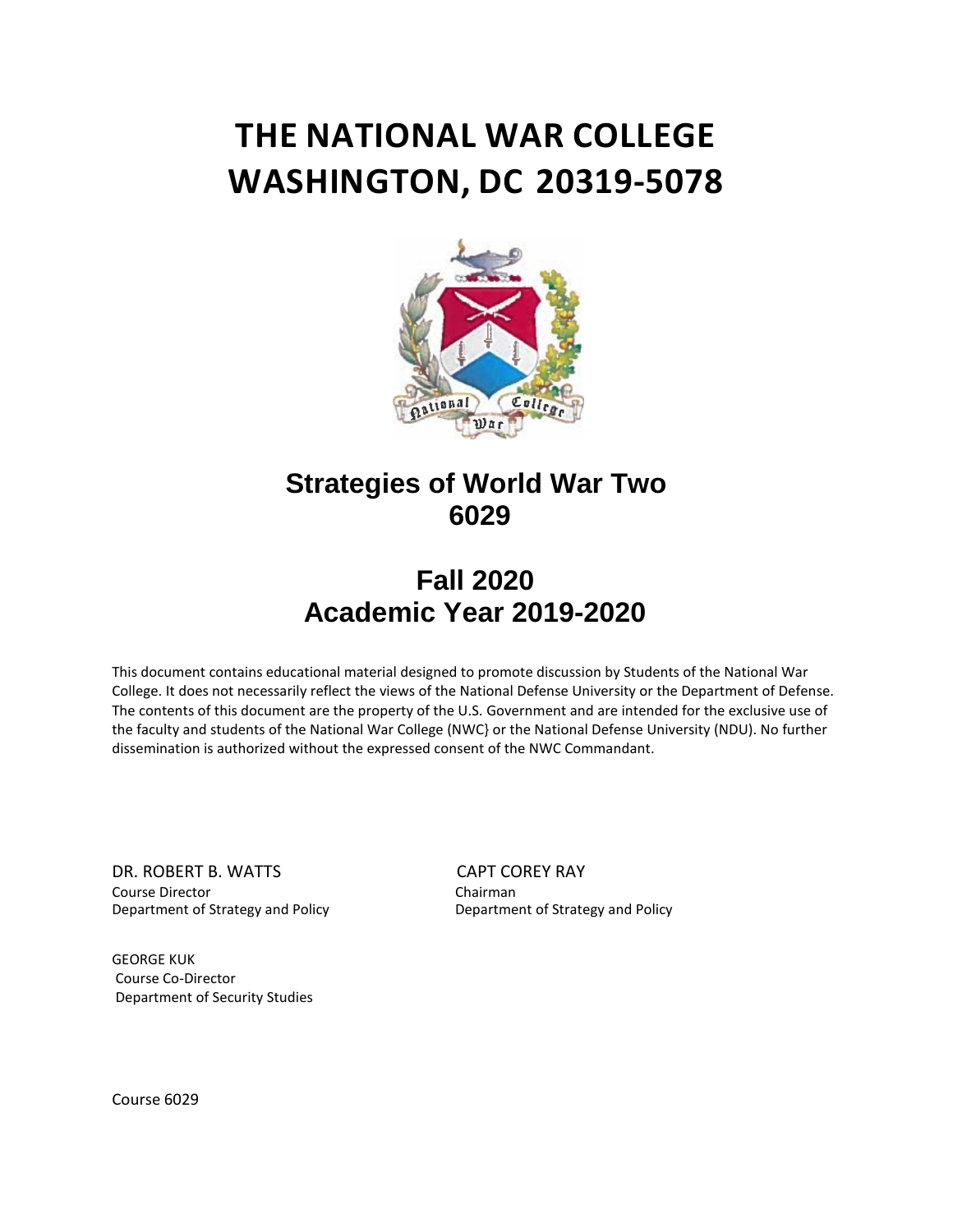ACADEMIC YEAR 2019-2020

Course Co-Director: Mr. George J. Kuk

Department Secretary: Ms. Susan A. Schindler

Course Director: Course Director: Course Director: Room 150 (202) 685-3708

> Room G22D, Roosevelt Hall (202) 685-4461

Room 112B, Roosevelt Hall (202) 685-4362

Academic Support Center: Mr. Luke Lischin

Room A-109, Roosevelt Hall Annex (202) 685-4467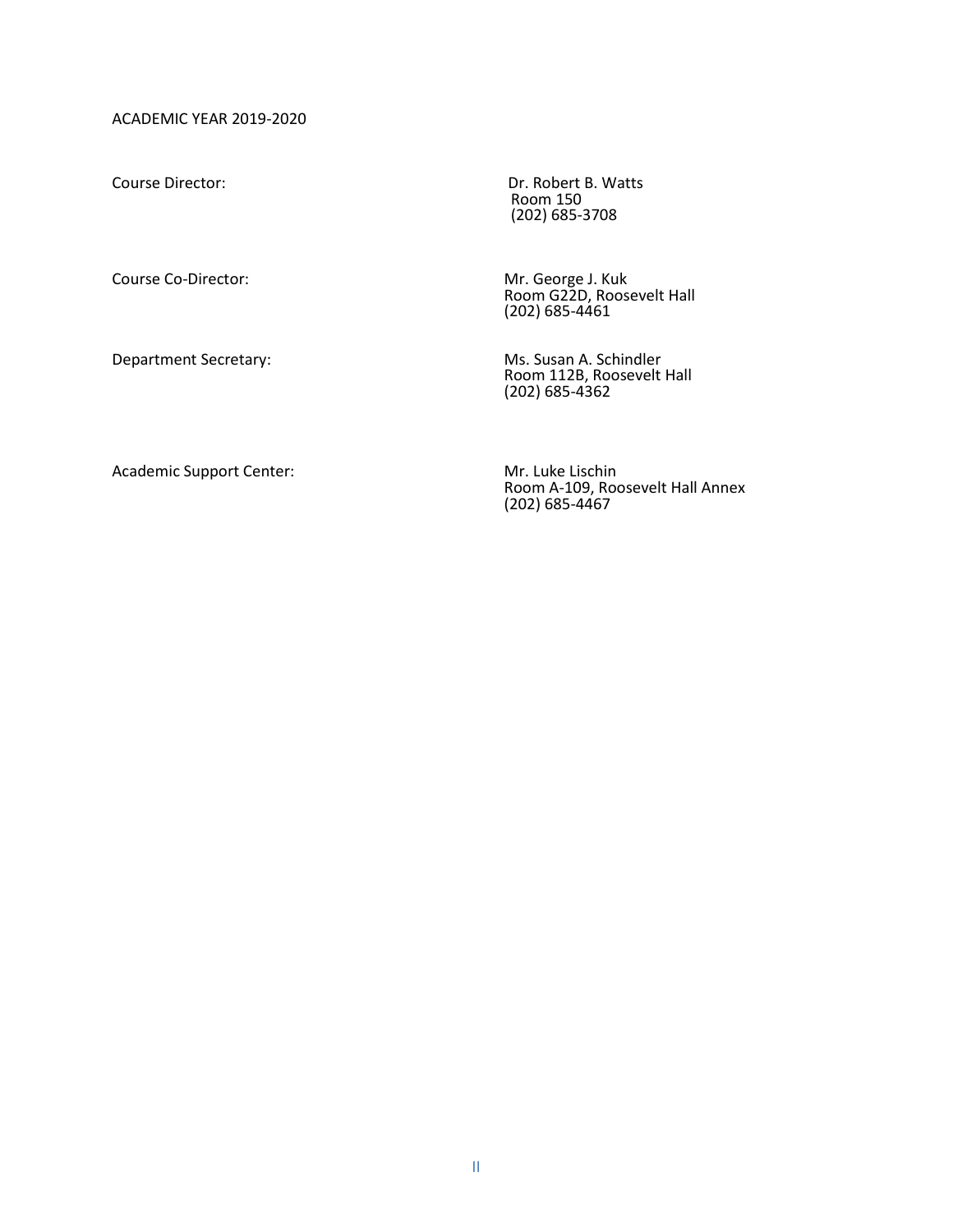# Strategies of World War Two Course Schedule

| Topic          | Date / Time         | Title                                                                      | Page           |
|----------------|---------------------|----------------------------------------------------------------------------|----------------|
|                |                     |                                                                            |                |
| $\mathbf{1}$   | 15 Sep<br>0830-1030 | Part 1: Origins<br>Origins: Dictators, Ideologies, and the Legacy of WW1   | $\mathbf{1}$   |
| $\overline{2}$ | 22 Sep<br>0830-1030 | The Theorists: Future War                                                  | $\overline{3}$ |
| 3              | 29 Sep<br>0830-1030 | The Reality: Interwar Conflicts and the First Campaigns                    | 5              |
| $\overline{4}$ | 6 Oct<br>0830-1030  | Part 2: Strategic Systems<br>The Air War: Bombing, Terror, Combined Arms   | 8              |
| 5              | 13 Oct<br>0830-1030 | The War at Sea: Strategy in Three Dimensions                               | 10             |
| 6              | 20 Oct<br>0830-1030 | Economics and Intelligence                                                 | 12             |
| 7              | 27 Oct<br>0830-1030 | Coalition War: Axis and Allies                                             | 14             |
| 8              | 3 Nov<br>0830-1030  | Part 3: The Campaigns<br>War in the East, 1942-44                          | 17             |
| 9              | 10 Nov<br>0830-1030 | War in the Pacific, 1942-44                                                | 19             |
| 10             | 17 Nov<br>0830-1030 | The Coalition Offensives: Africa, D-Day, Market Garden,<br><b>Red Tide</b> | 21             |
| 11             | 24 Nov<br>0830-1030 | Armageddon: Holocaust and the Politics of Unconditional<br>Surrender       | 23             |
| 12             | 1 Dec<br>0830-1030  | Legacies                                                                   | 25             |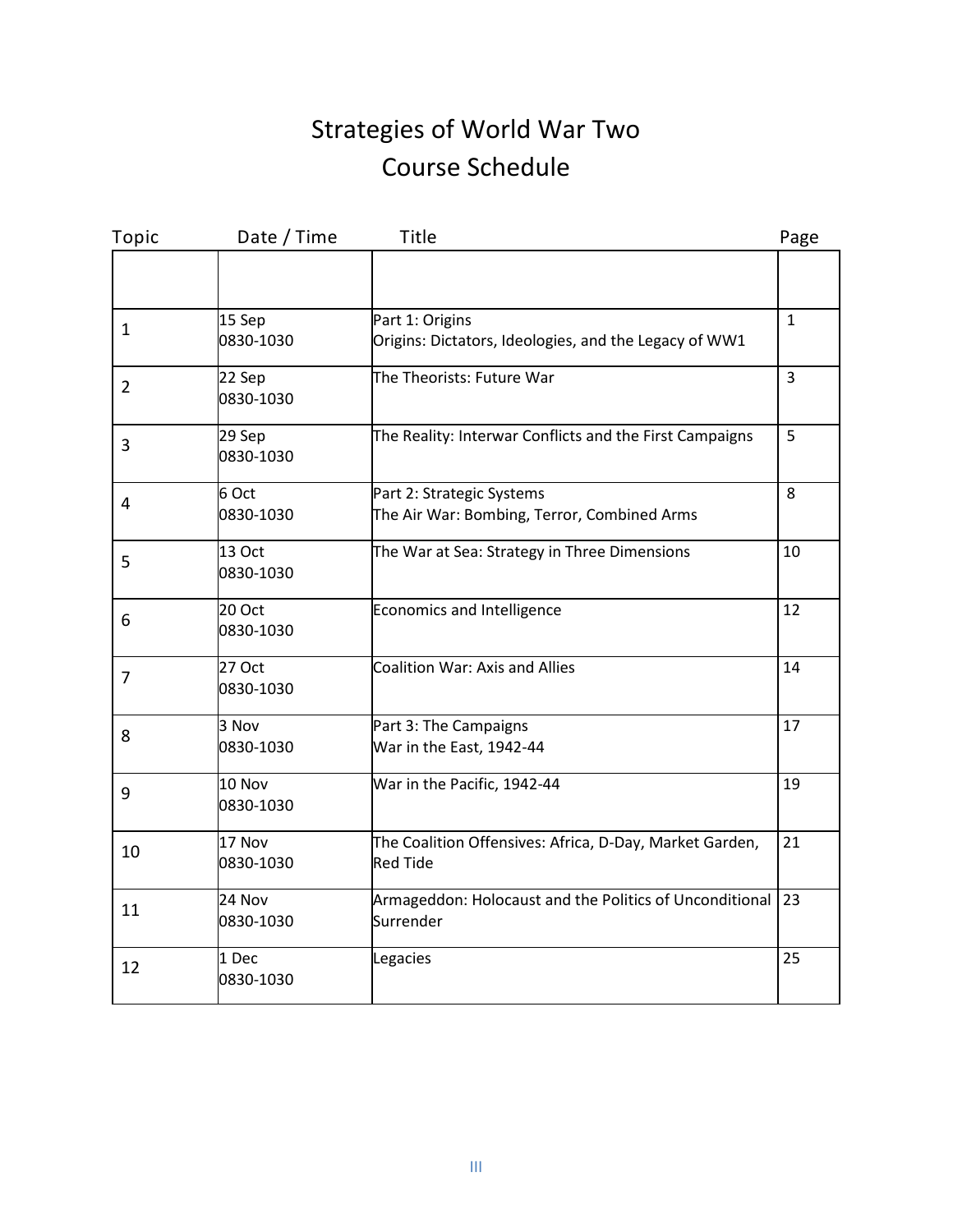# **Course Overview**

# **Introduction**

 World War Two was the defining event of the Twentieth Century. A cataclysm that occurred within generations of the "war to end all wars," the war was a global ideological conflict that saw the rise and fall of great nations and gave birth to a new era of competing superpowers that has only recently been resolved. In terms of scale, commitment, conflict, and atrocities the Second World War was a genuine apocalypse, accounting for more wide-scale destruction than a combination of all previous conflicts. It was a war of particular viciousness, waged freely against civilian populations as well as opposing armies. It was a genuine racial conflict, driven by ideologies not only based in extreme nationalism but also pseudo-scientific racial theories that fed off traditional cultural mistrust, creating a global conflict that was in many cases pure genocide. Strategically, it was a war of coalitions; although it is popular in the aftermath to view the conflict in terms of the major powers, no nation stood alone. Alliances and coalitions waxed and waned throughout the war in terms of effectiveness and importance; in the aftermath of the Allied victory it became commonplace to view these coalitions as either harmonious (in the case of the Allies) or inconsequential (in the case of the Axis). Both pictures are simplistic and inaccurate; strategies of the combatants were often driven as much by the needs and conflicts among allies as they were in attacking the enemy. The role of military power was altered forever by the war; in four short years, armies and navies went from being small, relatively unsophisticated forces to sources of global strategic outreach capable not only of operating in all dimensions but also possessing (in the atomic bomb) the capability to annihilate entire populations in moments. While the First World War represented a changing of the European order, the Second changed the world in almost every sense. There would be no going back.

 Such a broad topic presents a number of academic challenges. While it's tempting to move throughout the war purely through campaign analysis, we need to take a step back and examine the conflict through the eyes of grand strategy. Given the complexity of the conflict and the changes brought about by the war, we will take a three pronged approach. In Part 1 we will look at the world prior to the formal outbreak of war in 1939. I say "formal" in this case because the reality is that the "peace" in the interwar years was in fact an era of turmoil that not only saw the rise of new military technologies that would be tested and ultimately used in the great conflict but also gave birth to the new ideologies that made the coming of a future war inevitable. The interwar years were times of dictatorships, the derivation and testing of new military theory and technologies, and a simmering of hatreds let loose by the inconclusiveness of World War One. The power of ideology and theory would be tested first in Spain, China and ultimately in new forms of "lightening war" that gave the Axis powers mastery of much of Europe and the Pacific in a very short amount of time. Keeping what they had won, however, would prove to be problematic. We will then examine the initial campaigns of the war in light of how the assumptions and plans of the warring powers worked—or didn't.

While it's tempting to move throughout the war purely through campaign analysis, strategically there are a number of factors we must consider. World War One was a "world war" in the sense that most established nations were involved in it in some way; the actual area of conflict was relatively small in that sense. World War Two was different in that the war was genuinely fought as a "world" war in terms of areas of operation and scale of destruction. The ability to conduct operations on this scale was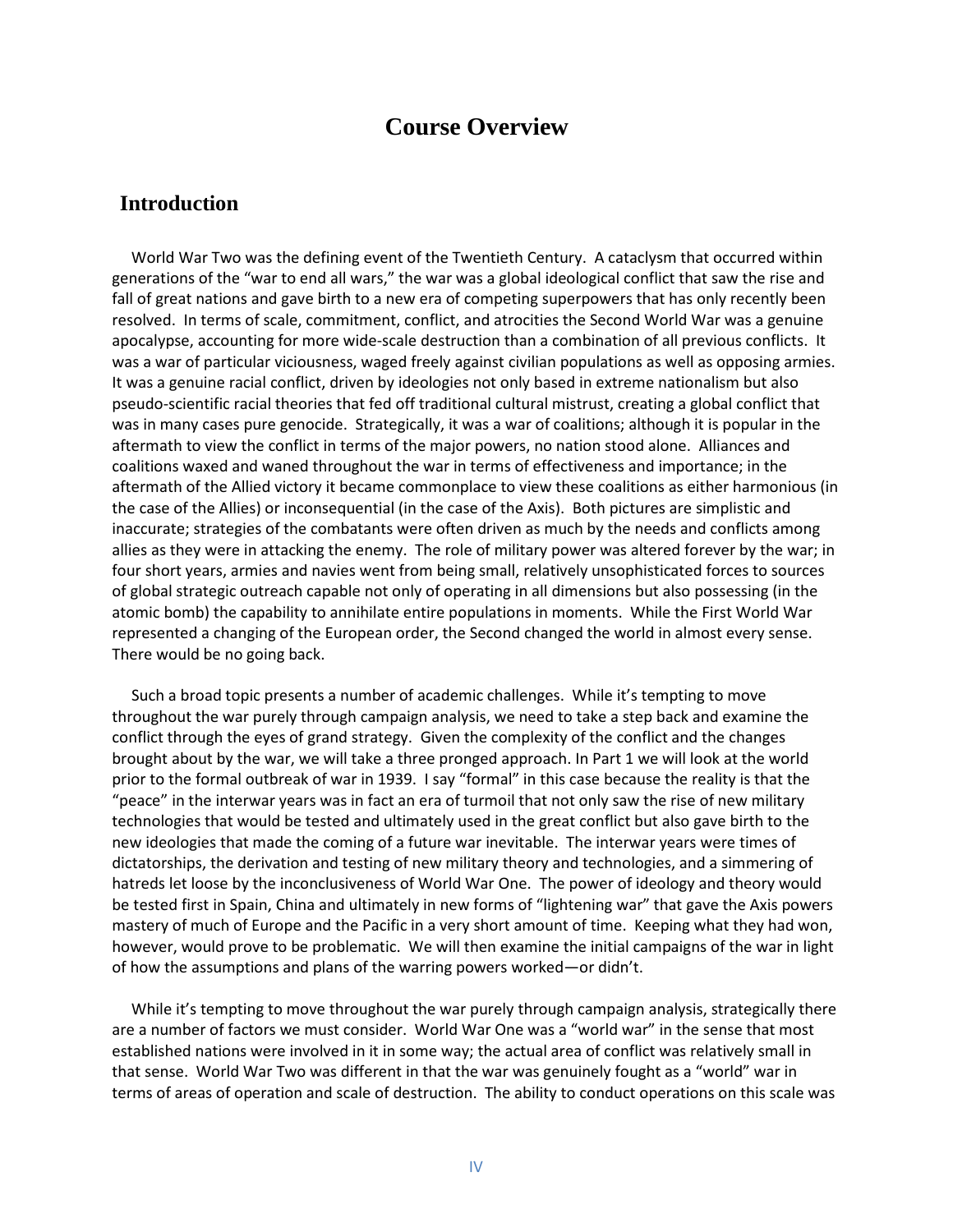due to the development of various strategic systems that gave the warring powers true global reach. Part 2 will focus on these strategic systems. These are not limited to the obvious use of new technologies—although these are certainly significant. Many of the technologies that saw their first employment in World War One now became dominant. Air power, long an impassioned subject for theorists, became a driving factor both on the battlefield as new practical methods of combined arms developed and also as a strategic system used against economic and civilian targets on a heretofore unheard of scale. How effective these operations were was debated hotly both during and after the conflict, setting the stage for post-war military theory. At sea the war radically changed the composition of navies as fleets became not only able to operate effectively in three dimensions but also became capable of genuine power projection against land targets.

 But our examination will not be limited to weapons and their impact. Genuine economic warfare was conducted on a huge scale during the war, both in terms of the mobilization of populations and industry for total war and means to target those efforts. Intelligence, especially technical and signal intelligence, reached a new level of sophistication and importance in driving operational forces. Finally, we will examine the critical role of coalitions and how they evolved throughout the war. The Allies have often been portrayed as a group unified by a single noble purpose and bound together by Western ideals; this idealistic image does not match with the reality of an alliance that was frequently beset by strategic bickering and clash of operational wills. Conversely, Germany is often portrayed as the sole dominant force in the West (Japan in the East), but both not only relied on allies but also made strategic decisions based on the needs of those allies—decisions on which turned the entire course of the conflict.

 Part 3 will focus on the great campaigns of 1942-44 that slowly turned the tide against the Axis, and the final offensives in both Europe and Pacific. We will be examining these in the grand strategy sense, exploring how new theories of warfare were being applied practically, as well as how previously examined strategic systems impacted the course of these campaigns. We will examine the effectiveness of coalition warfare and how it evolved (or devolved) in campaign planning and execution. Finally, we will examine the war in its final stages as a genuine global apocalypse not only in terms of the planned genocides, but also in the annihilation of nations that heralded in the modern age.

#### **Approach**:

 The course consists of twelve sessions that will analyze issues covered in the readings through group discussion. Student presentations, guest lectures, and visual graphics and handouts and video clips as appropriate will augment the discussion on occasion; the goal is an unconstrained environment that will foster insightful analysis from all perspectives.

The course has five main objectives:

1. Understand the theory and ideology that drove the central strategies at the onset of war and the early war years and how these evolved to meet operational challenges.

2. Understand the impact of strategic systems and debate their ultimate effectiveness on global conflict.

3. Appreciate the challenges of coalition warfare, and how the (influences of each nation changed over time).

4. Appreciate the challenges of global conflict and the unique changes that occurred during the war.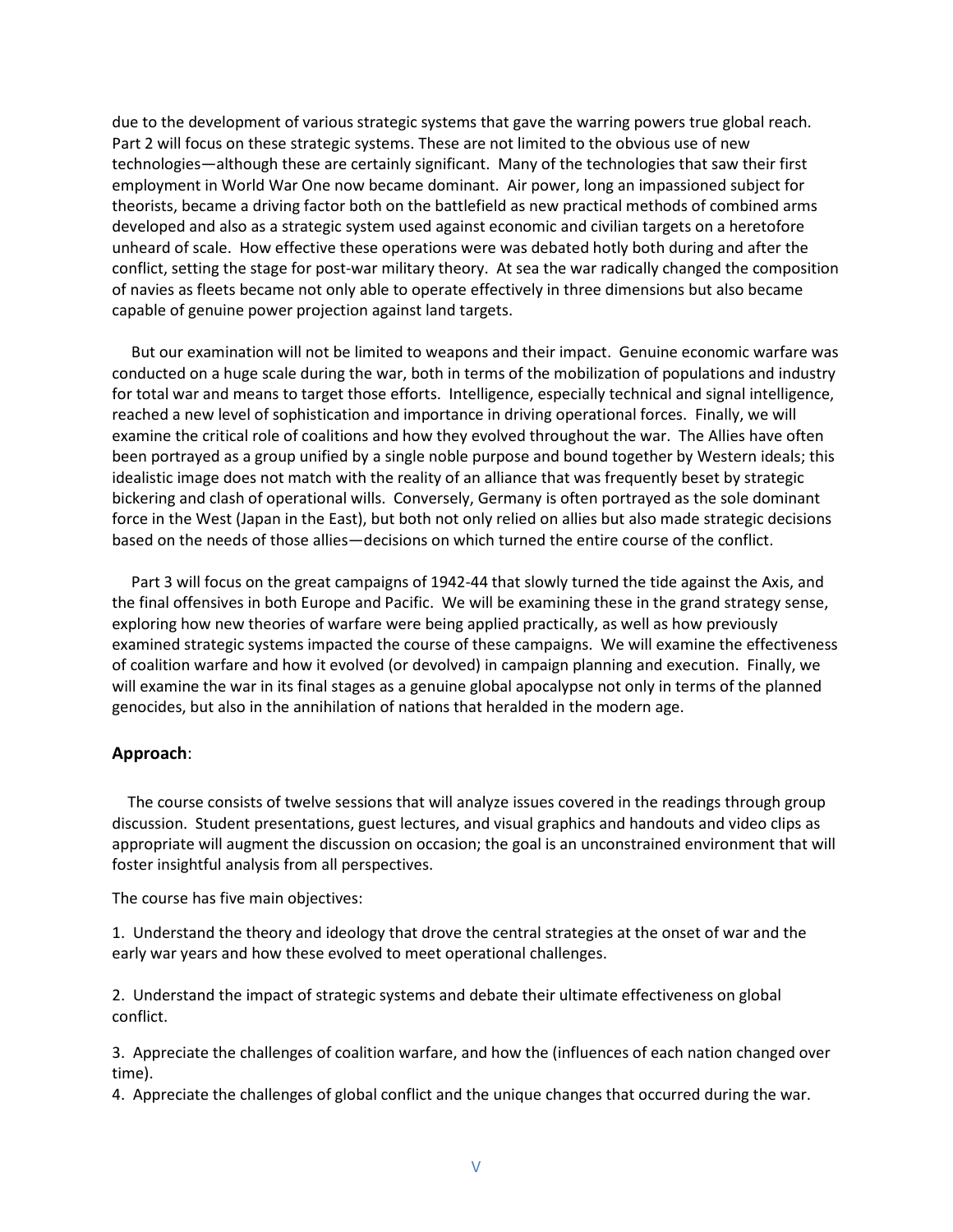5. Analyze the various strategies of the warring combatants to determine reasons for success or failure.

### **Absence Policy**:

 Regardless of absences, students must still meet all stated course objectives to pass the course. Thus students who have missed one or more class sessions may be required to complete compensatory assignments at the course director's discretion. Additionally, any student who has missed one or more classes and questions his/her ability to meet the course objectives regardless of compensatory work completed should ask the course director for further remedial assistance.

 With the exception of absences due to required International Student Management Office (ISMO) events, any student who misses four or more sessions of a course will meet with a faculty board that will consider whether to recommend disenrollment to the NWC Dean of Faculty and Academic Programs and the Commandant. The Board will consider both extenuating circumstances and the student's potential to meet the course objectives. The Commandant will make the final decision on the student's status.

 Students must alert the instructor in advance if an absence is anticipated. The above policies apply equally to U.S. students, International Fellows, and students from other NDU components.

#### **Assessment:**

 Students must demonstrate mastery of the stated course objectives to pass this course. Students will be graded in the following areas:

1. A 6-8 page paper on a strategic aspect/element of World War Two. Paper topics are subject to instructor approval and due the third week of class. Completed papers are due at the beginning of the next to last class. Course weight: 50%.

2. Campaign/Battle presentation: each student will prepare a 10-15 minute presentation on a campaign or battle, describing the initial setting, course of the campaign, why it was significant to the conflict, and applicable strategic lessons. Presentations will be throughout the course; there will be a sign up for potential topics available week one. Course weight: 10%

3. Student participation in class discussion: 40%.

The following grading scale will be followed:

| Letter Grade | Descriptor                         | <b>Grade Points</b> |
|--------------|------------------------------------|---------------------|
| Α            | <b>Exceptional Quality</b>         | 4.00                |
| $A -$        | <b>Superior Quality</b>            | 3.70                |
| $B+$         | <b>High Quality</b>                | 3.30                |
| B            | <b>Expected/Acceptable Quality</b> | 3.00                |
| $B -$        | <b>Below Expected Quality</b>      | 2.70                |
| C            | <b>Unsatisfactory Quality</b>      | 2.00                |
| P            | Pass                               | 0.00                |
| F            | Fail/Unacceptable Quality          | 0.00                |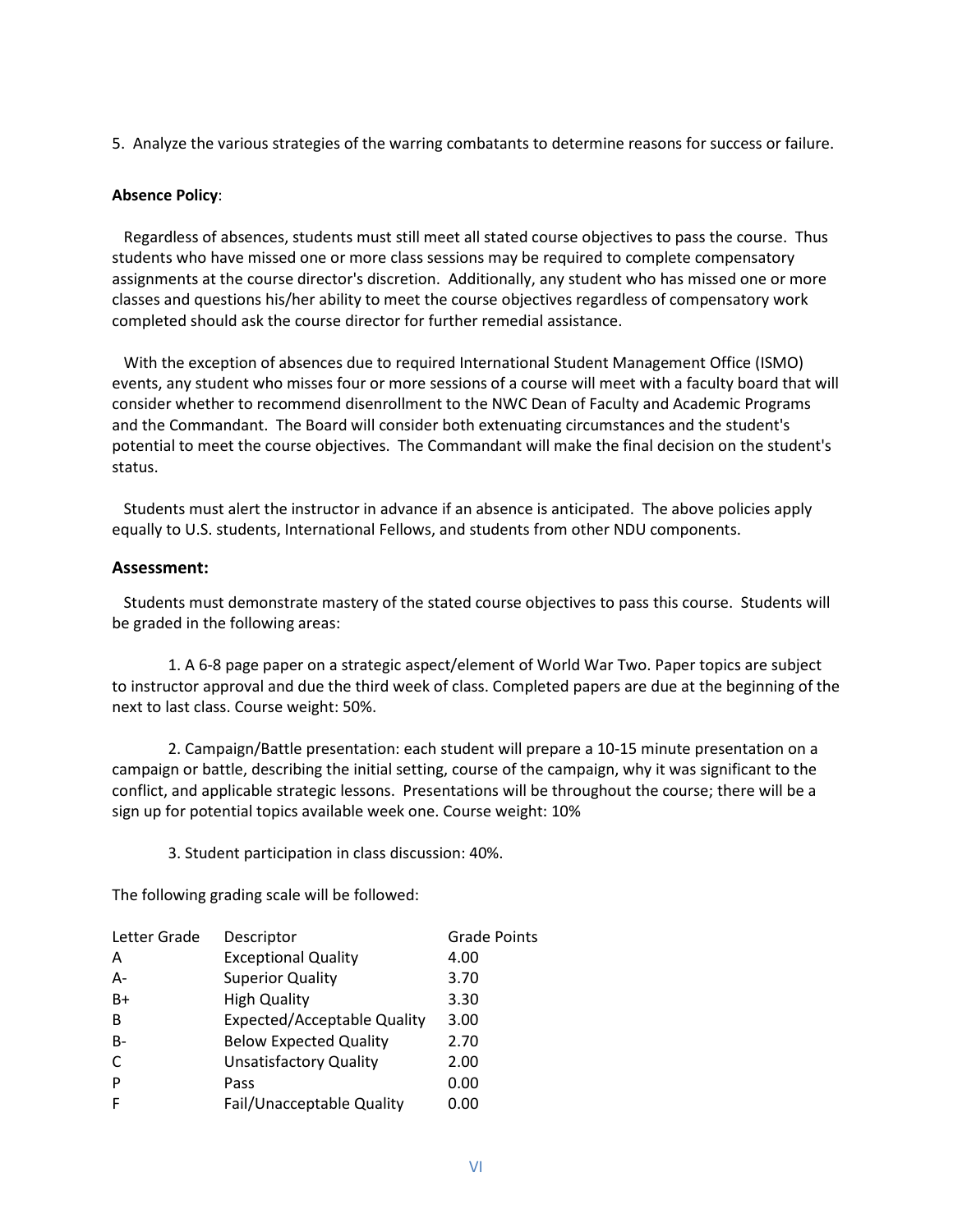#### I Incomplete 0.00

 Students who fail to complete all course requirements in the time allotted will receive an overall grade of Incomplete (I). All incompletes must be completed according to the time frame agreed upon with the course director. Incompletes that remain unresolved at graduation revert to a grade of Fail (F).

 A student who does not sufficiently meet course objectives as indicated by overall performance on course assessments will receive a grade of Unsatisfactory (C). In this case, the student will enter remediation to conduct additional study and raise his/her performance to an acceptable level. If a student refuses remediation or fails in the process, the grade will convert to Fail (F).

 All students have the right to appeal their course grades. First, within a week of the release of the grade, the student must request a review by the course director. Should this review not lead to a satisfactory resolution, the student should follow the grade appeal process established by their college's grading policy.

## **Original Work**

 As described in the Student Catalog, and to avoid any ambiguity, the College has carefully defined 'original work'. The term 'original' within the NWC research and writing program means both 'produced by the author' and 'produced for the first time'. Thus, papers written to satisfy NWC writing requirements must be produced during the student's tenure at NWC, be sub-mitted to satisfy only one writing requirement (excludes approved expanded and long papers), and contain the student's own ideas and analysis except as documented by appropriate citations. Complying with the original work definition will avoid potential issues of plagiarism. When in doubt about options or requirements, consult a faculty advisor or the Associate Dean of Research and Outreach.

#### **Readings:**

 The academic works on WW2 are voluminous—perfectly understandable given the size, scale, and historical impact of the war. This can be both a blessing and a curse for the historian. While there is a potpourri of material to choose from, the interpretation these works offer of the war is incredibly wide ranging—and often contradictory. In addition, like all history, the history of the war is constantly evolving as new material becomes available from archives, declassified material, and sources previously unavailable for political, ideological, and nationalistic reasons.

 Given the wide variety of material available, approaching the war requires adopting a certain academic method. In our study of the strategies of the war, we will use a comparative approach, using sources that offer slightly different perspectives on similar events. Because of the volume of reading in the class, we will often "triage" readings so part of the class will read one work/viewpoint while others will examine another; this should foster a lively debate. Students can anticipate reading 70-100 pages per week for each class session. We'll be using the following works:

Gerhard Weinberg's A World at Arms is widely regarded as the seminal work on the Second World War. A child during the Blitz living in London, Weinberg has made a lifetime study of the conflict, revising this work as new material becomes available. The current edition is one of the best and most comprehensive sources on the strategic elements of the conflict.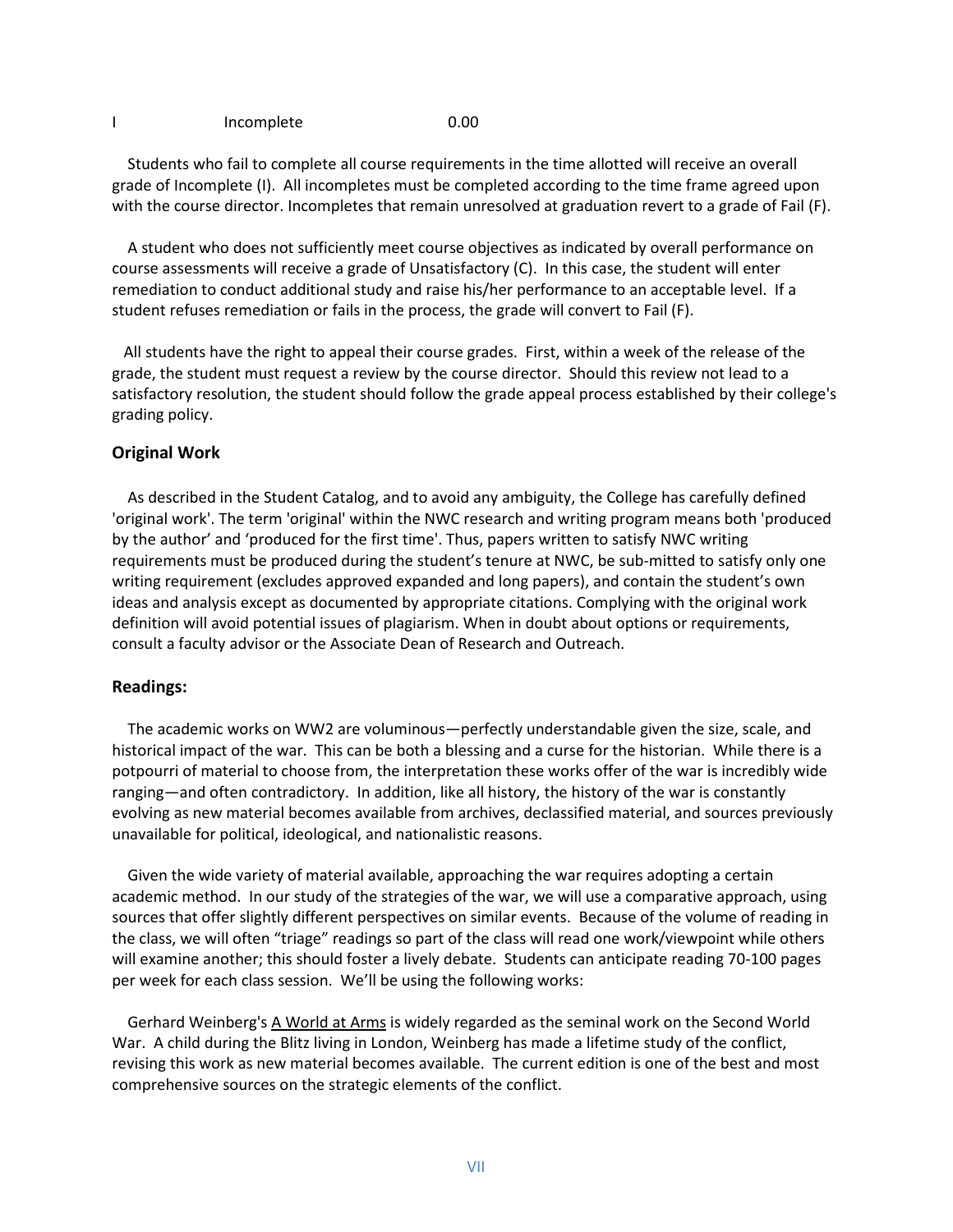Max Hastings' Inferno (also known in Britain as "All Hell Broke Loose") is an excellent companion piece to Weinberg (whom he acknowledges in his introduction) in that while it addresses many of the same campaigns, it does so from a more 'human' perspective, focusing on the actions of individuals and the effects the war had on participants and those on the periphery. A British historian of considerable repute, Hastings is known for his attention to detail and his WW2 scholarship, as evidenced in such works as "Armageddon" and (Retribution) that address the end of the war.

 Norman Davies offers a very different perspective on the war, writing from a more revisionist perspective. No Simple Victory focuses on the "good versus evil" argument, noting that in the apocalypse of war all sides committed crimes on a grievous scale. Davies focuses much of his work on the Soviet Union, arguing that the West's alliance with a totalitarian state had largely untold effects and consequences.

 Mark Clodfelter's Beneficial Bombing deals with a critical issue that matured during the war; the role of airpower and specifically the decision to use bombing as a means to limit bloodshed vice conduct total war. Clodfelter's thesis is that during the interwar period the bomber was seen as the answer to the widespread destruction of the First World War; by use against economic targets, the destruction would be far less than that inflicted by armies. The reality, of course, was far different when this tactic was put into practice.

 Finally, Bergen's War and Genocide provides a comprehensive assessment of the literature and historiography of the Holocaust, addressing many of the questions of this seminal event. We'll be supplementing this with reading from Weinberg's Ordinary Men which may seem (at first glance) to be an unusual choice-not because of the subject matter (we will be addressing the Holocaust during the course) but rather due to its tactical vice strategic nature. Written as a result of new archival evidence on the Holocaust released in 1996 (as noted in Weinberg's introduction), this a classic work on ethics- how conditions, peer pressure, ideology, and organizational ethos can make an individual perform inexcusable acts. While tactical, I believe it is a vital work to understanding the broader picture of the Holocaust.

Additional readings will be provided on Blackboard.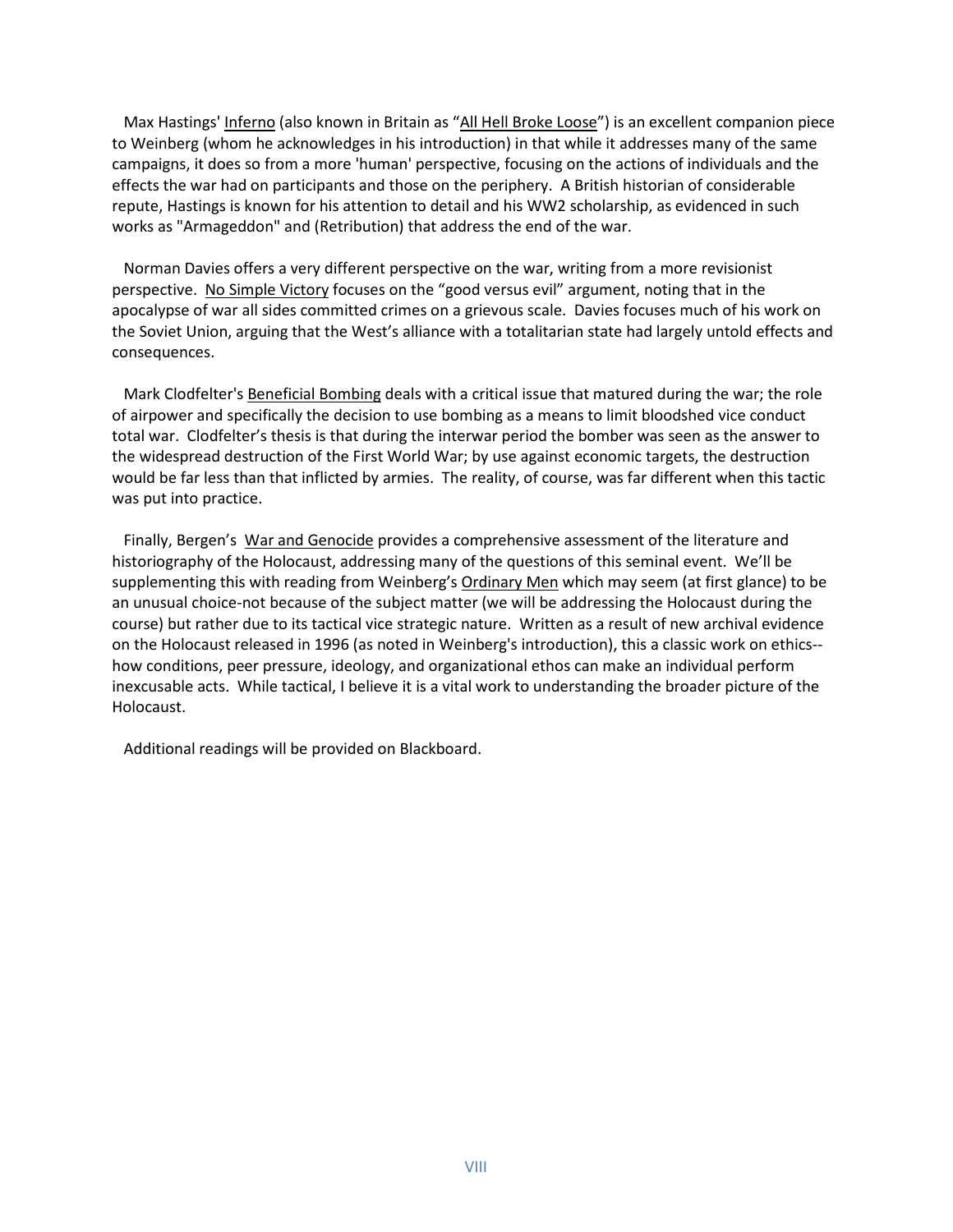# **Topic 1**

# **Origins: Dictators, Ideologies, and the Legacy of WW1**

 To say that the period between the wars was one of "uneasy peace" would be a vast understatement. The end of the First World War did not return the world to the "old order" (as much as dethroned monarchs would have liked) nor did it herald in an era of peace and democracy as idealists had dreamed. Rather, the world remodeled itself based on the worst lessons of the war, seemingly embarking on an inevitable path to a future conflict as governments redefined themselves in new ideologies that promised recovery, prosperity, and a return to greatness—by any possible means, especially renewed competition and conflict. Idealism was replaced by new theories of power that stressed not only an increase in the political process by citizens but also unity based on elements of strength and the use of power to solidify the nation state. The results of the Great War were the focal point of these new ideologies that stressed revenge, the desire for more global influence not properly rewarded in the war's aftermath, or (in the pacifist cases) an intense anti-militarization that led to national complacency. There are three important trends that we must consider.

 The legacy—or rather, lack of legacy—of World War I is a key element when examining the ultimate causes of the Second World War. Given the benefit of hindsight, this would appear to be obvious; it can be argued that the war "solved nothing" in terms of ending not only militarism but also the passions that led to war in 1914. But if one were to take a view from the negotiating tables at Versailles in 1918, this view would have been, at best, wildly pessimistic. It seemed as the guns fell silent in 1918 that the world was tired of war; this would prove tragically wrong.

 The origins of the Second World War are far more complex than the normally accepted narrative. Conventional wisdom holds that Germany, infused with nationalism and a universal desire for revenge after the humiliation of Versailles, embarked on a slow course of rearmament and ultimately offensive war unified by the exhortations of Hitler. Similarly in the east Japan's "snubbing" in the aftermath of WW1 led to the rise of ultra nationalist movements demanding the same "right" to expand as had been exercised by the West during their respective periods of imperialism. According to this narrative war was inevitable.

 While this narrative is "true" in some sense, it is also very basic. There was more than simple revenge brewing in the international scene in the aftermath of World War I. The conflict had fundamentally altered the core of societal order. Gone were the days of kings; what would replace the weakened empirical orders was very much open to question. A "positive" result of the war was almost universal enfranchisement of previously oppressed classes; while this had been slowly occurring in most European nations prior to 1914, the demands of the war ensured increase of political power. What would be done with this "freedom," however, was problematic. The 14 Points had stressed and promoted principles of Democracy, but these were not received well among the disillusioned. Revolutionary movements sprung up throughout Europe, inspired to some degree by the Communist experiment in Russia that had been in place since 1917; these movements were seen as a threat by more right wing and traditionalist groups. In such an environment the neutrality that the Democratic political parties offered was seen as both an anathema and weakness.

 Failed promises, disappointment, disillusionment and reaction to the threat of the rise of Communism in Russia led to the development of the first Fascist movement. Benito Mussolini began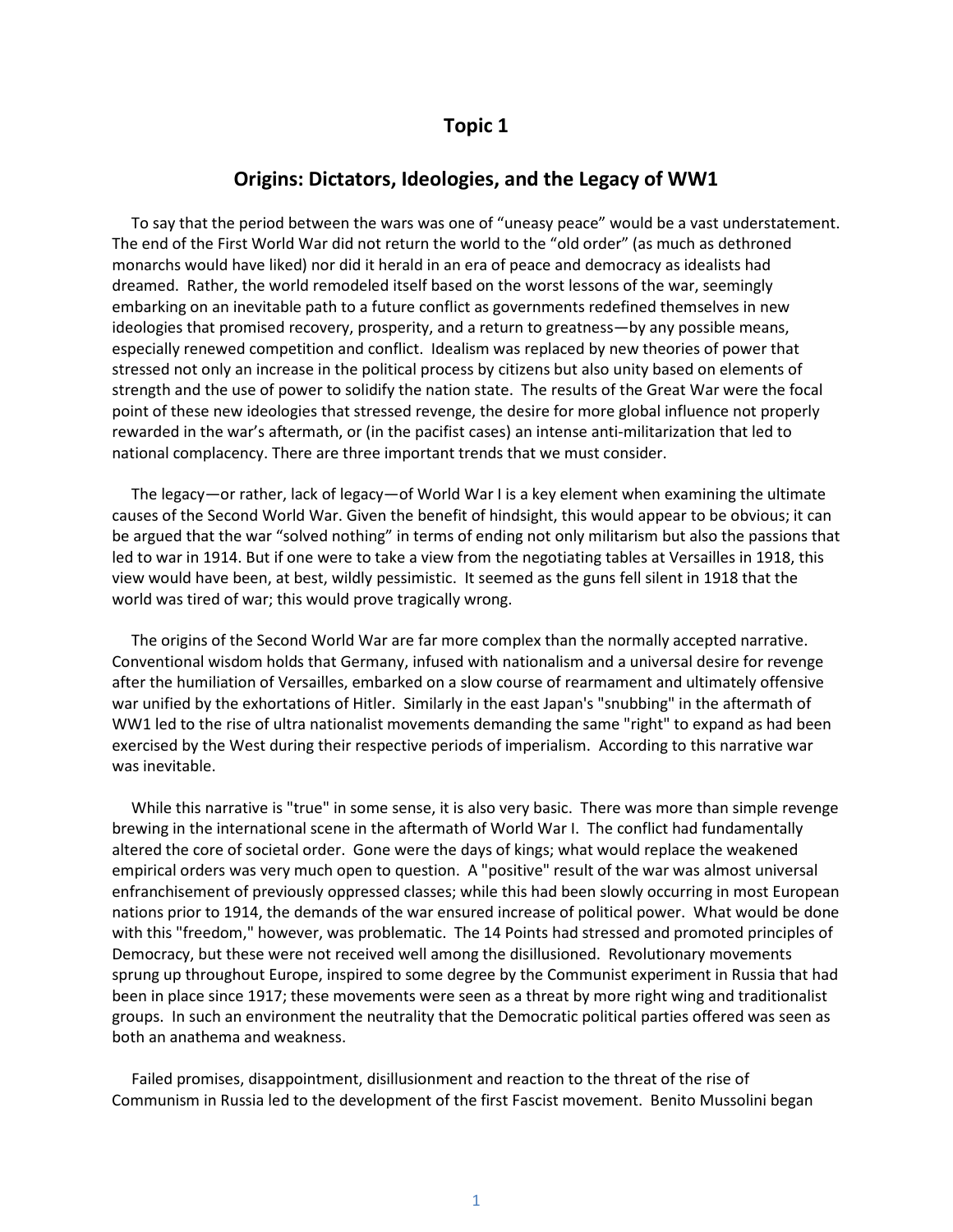the formal trend in Italy, soon seizing power in a wave of popular reaction against perceived humiliations by the other major powers. Mussolini's success inspired both Franco and Hitler who formed their own form of Fascist movements. Fascism was attractive to conservative elements who desired a maintenance of social order, to rich industrialists who saw opportunity for protectionism and profit, and above all to the lower middle classes who viewed it as a means to maintain political power under the veneer of recovered nationalism-and as a means to punish the "enemy" that had downtrodden the nation as a whole. To the East, the Communist Revolution in Russia seemed to offer a new type of hope for the working classes worldwide. Communist offshoots sprung up in all the major powers, especially those that lost their Imperial mantle in the aftermath of WW1. Communists, various forms of Socialist movements, Anarchists; the list was long and covered all ends of the leftist political spectrum. While this offered "hope" to many, to the Right it represented threat and was responded too accordingly-there were few European capitals that did not see internecine street violence among the groups vying for power, the ultimate expression of which would occur in Spain. The irony of course is that the Communism practiced in Russia was anything but idealistic; Stalin's purges on his path to dictatorship, carefully hidden from the West, would claim millions.

 Added to the political vacuum left by the fall of Empires was a global depression, conflict among minorities freed from the administration of the Empires, the redesign of borders along arbitrary lines, a numbing sense of loss from the casualties of WW1 and a dissatisfaction with the results of the war that often expressed itself as a rabid desire for vengeance. In such an environment, was war inevitable?

# **Issues for consideration:**

1. What were the basic elements of each of the dominating ideologies of Fascism, Communism, and Nazism?

2. What was the impact of WW1? Could conflict have been avoided had the diplomats at Versailles taken a different course?

3. What was unique about those who would rise to dictatorship--Hitler, Stalin, Franco, Mussolini? Did they share common characteristics? Were they products of their environment, or did they drive/shape the course of their nations?

4. Why was there no international backlash against the extremist movements?

#### **Readings:**

Norman Davies, No Simple Victory: World War II in Europe, 1939-1945, Chapter Three, "Politics," pp. 131-165.

Gerhard L. Weinberg, A World at Arms: A Global History of World War II, Chapter One, "From One War to Another," pp. 7-47.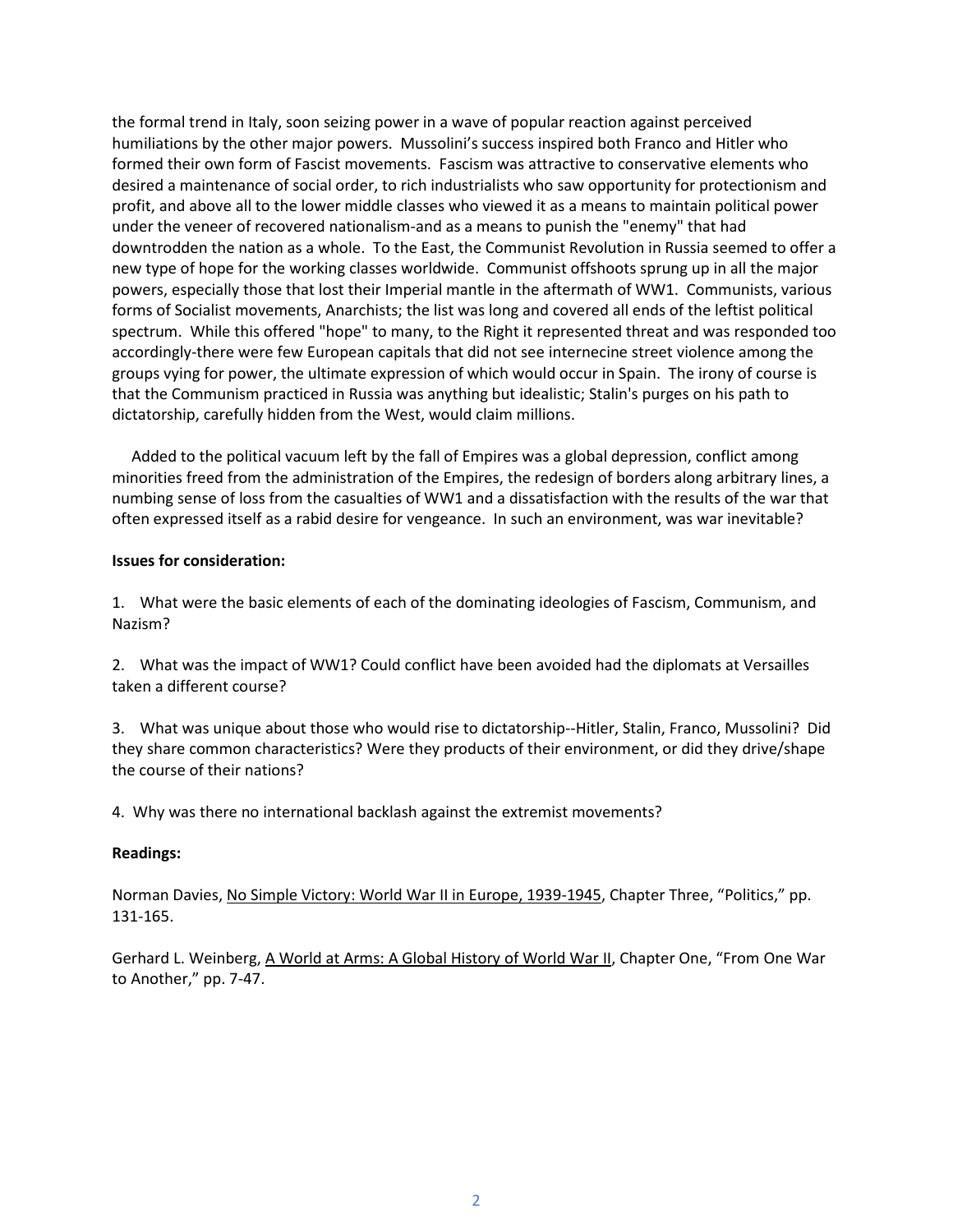# **Topic 2 The Theorists: Future War**

 The conclusion of the First World War not only created new conflicts among the emerging political ideologies, it also created conflict in the world of military theory among military traditionalists and an emerging group of new theorists. The impact of World War One simply couldn't be ignored; despite all the plans and study prior to the war, established "theory" was almost completely wrong in predicting the course of events or as a means to obtain victory. Rather than being a swift war of maneuver the conflict turned into a slugfest that literally ate armies as they employed new technologies in the worst possible way. In retrospect, it would seem obvious that the new technologies developed during the war, as well as the use of large, nationalistic standing military forces, heralded a new type of warfare that required a new approach. But in the West, especially among the victors, tradition returned with a vengeance. After all, the war had ultimately been "won," so while some small changes might be in order for the future, for most militaries—the most traditional of all organizations-a return to the status quo was in order. This view was challenged by a new class of theorists concerned not only with new technology but also in breaking the deadlock of trench warfare and ultimately in fighting a modern global war.

 Today with the benefit of hindsight we view many of these theorists as visionaries, but it must be remembered at the time they were largely considered radicals by professional military establishments that were intensely traditional. While we are familiar with much of their work in terms of its impact on modern doctrine, at the time their writings were often considered borderline heretical, with dire professional consequences. The "court-martial of Billy Mitchell" is an old story in the Air Force (even being made into a movie in the post-war era), but it illustrated a very real danger for professional military officers that strode beyond the norm. Less well known are professional articles written by Patton and Eisenhower, both early tank enthusiasts who advocated the use of tanks for mass and exploitation, that were voluntarily withdrawn at the "suggestion" of the Chief of Staff of the Army. In that case one could argue that history is the better for it, as both went on to be great commanders--vice obscure theorists with ruined careers.

 The theorists were universally focused on the phenomenon of the First World War and the potential changes it represented. In general, theorists focused on three areas: the advent of new technology and the change it represented, how the problems encountered during the War could be addressed (especially the deadlock of the Western Front), and how tactical and technical systems could alter the strategic calculus of warfare. Each dimension (air, land and sea) produced its own set of theoretical luminaries, and each generated harsh reaction from established institutions and traditionalists. Two interesting points should be noted. First, the theorists were in the broader sense internationalists in that while they might have been rejected by their own nations (or militaries), they were read and often accepted in other parts of the world. Second, the degree to which new theories were accepted was directly linked to political influences or ideologies; Hitler, for example, was most famously enamored with tanks and armored warfare, thus significantly enhancing the career of Heinz Guderain who became one of the great operational commanders of the war.

 In terms of the future war, we will consider why the future combatants accepted some theorists while rejecting others--and ultimately what impact this had on the course of the war.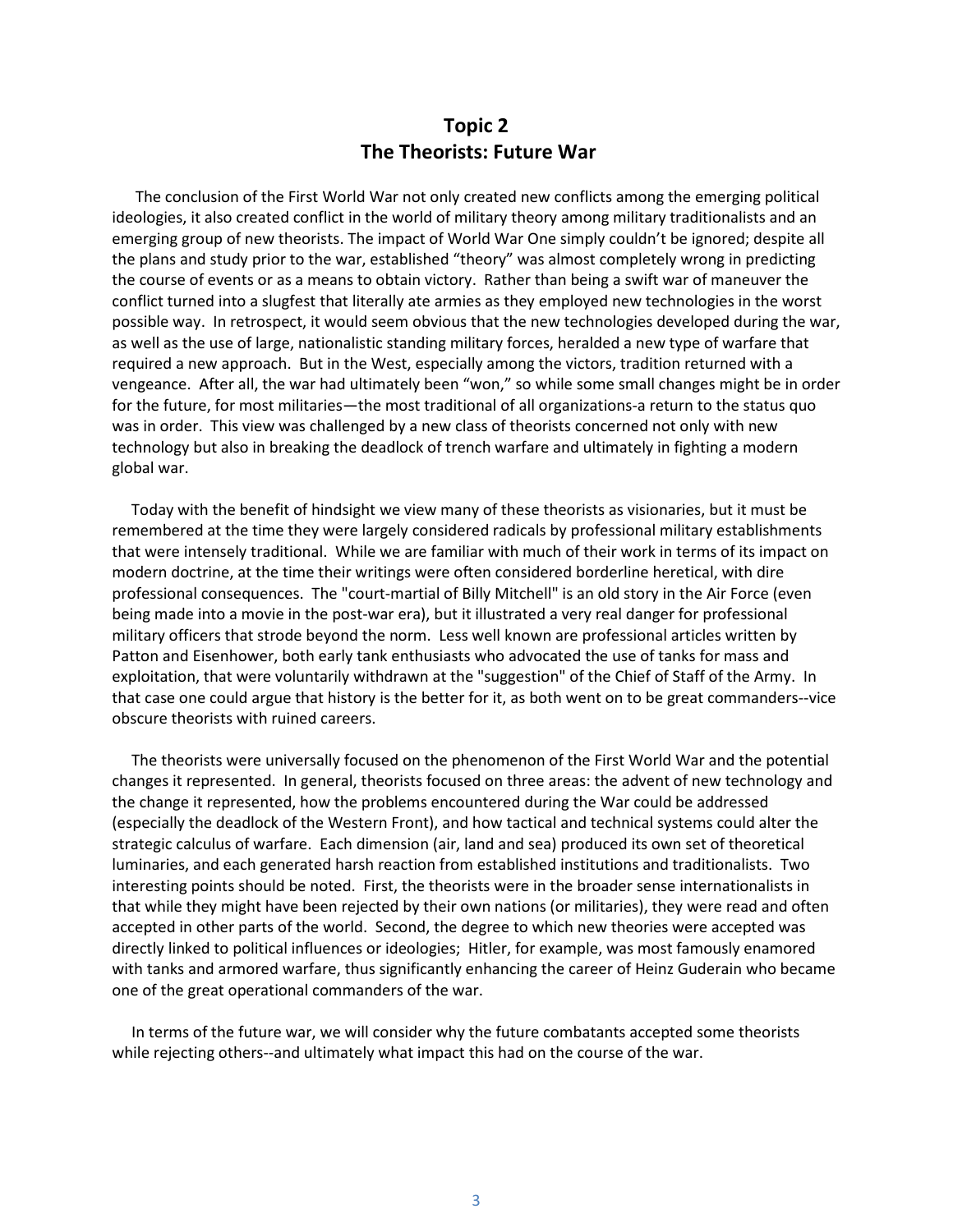## **Issues for consideration:**

1. What were the respective theories of land/air/and sea power? How were they received in the major powers? (Germany, France, Russia, Britain, United States).

2. What was the populist view of future war vice the traditionalist?

3. What theorists had the most influence on the development of military doctrine? Who proved "right" during the war?

4. How significant was the link between ideology and the willingness/ability of military establishments to innovate?

# **Readings:**

# **Air:**

Mark Clodfelter, Beneficial Bombing: The Progressive Foundations of American Air Power, Chaps. 1-3.

## **Armor:**

Williamson Murray, Innovation in the Inter-War Period, Chap. 1, "Armored Warfare: The British, French, and German experiences."

## **Sea:**

Geoffrey Till, in Innovation in the Inter-War Period, Chap. 5, "Adopting the Aircraft Carrier: The British, American, and Japanese Case Studies."

Holger Herwig, in Innovation in the Inter-War Period, Chap. 6, "The Submarine Problem—Germany, Britain, and the United States, 1919-1939."

# **Additional Readings:**

*Claudio Segre, "Giulio* Douhet: Strategist, Theorist, Prophet?" *Journal of Strategic Studies*, vol. 14, no 1 (March 1999), pp. 72-89 (RMC 283), student readings.

Alex Danchev, "To Hell, or, Basil Hart Goes to War." *Journal of Strategic Studies*, vol. 20, no 4, (December 1997), pp. 66-93 (RMC 389), student issue.

R.L. DiNardo, "German Armour Doctrine: Correcting the Myths," *War in History*, vol. 3, no 4, (November 1996), pp. 384-397 (RMC 389), student issue.

Azar Gat, "The Hidden Sources of Liddell Hart's Strategic Ideas," *War in History*, vol. 3, no 3, (July 1996), pp. 293-308 (RMC 389), student issue.

Eugenia Kiesling, "If it Ain't Broke, Don't Fix it': French Military Doctrine between the World Wars," *War in History*, vol. 3, no 2, (April 1996) pp. 208-223 (RMC 389), student issue.

Timothy Nenninger, "Leavenworth and its Critics: The US Army Command and General Staff School, 1920-1940," *Journal of Military History*, vol. 58, no 2, (April 1994), pp. 199-231 (RMC 389), student issue.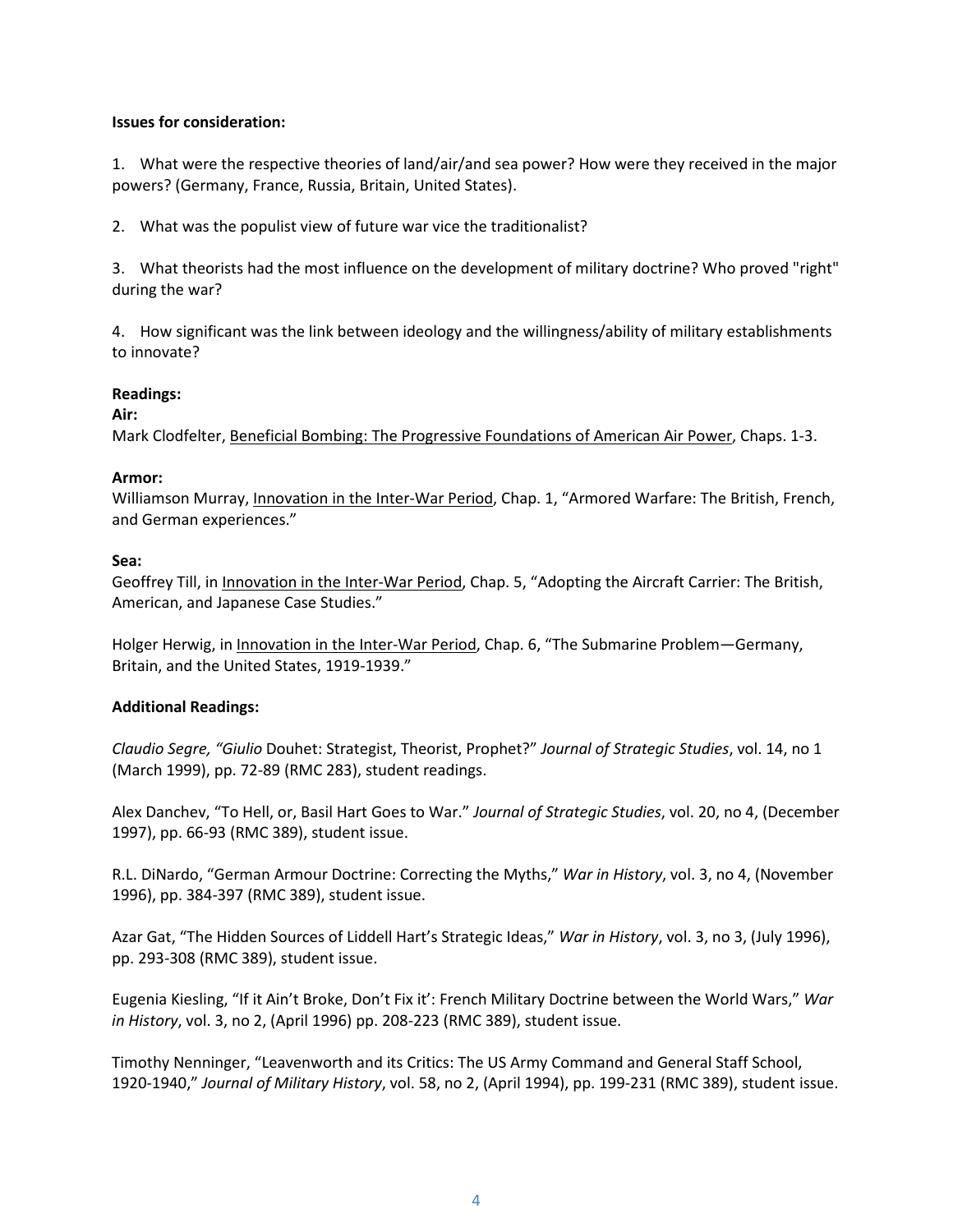# **Topic 3 The Reality: Interwar Conflicts and the First Campaigns**

 In many respects the size and scope of the Second World War overshadows the fact that the period between wars--especially the ten years prior to outbreak of war--was a tremendously tumultuous and violent period. Warfare broke out almost immediately in a host of global conflicts; some, like the revolution in Russia, was arguably a continuation of the war that had raged since 1914. These conflicts are important for the coming war in that theorists writing about future war during this period were not doing so in a vacuum; revolutionary outbreaks, the Communist expansion in Russia, Japan's adventurism in China and continued development of new technologies all offered ample opportunity for observation, testing and analysis. This is not to say, however, that the lessons from these conflicts were apparent to all—nor were accepted by the major powers.

 Conflicts in the inter-war period were very wide ranging. In the immediate aftermath of World War One revolutionary movements broke out worldwide, some—such as those in Russia and China—with more staying power than others. The anarchy these movements represented presented a number of opportunities for exploitation. In the east Japan took advantage of a weakened regime and civil war in China to launch an aggressive war of conquest. War in Russia between "whites" and "reds" was continuous. Ultimately civil war in Spain presented the opportunity for the major powers to test their militaries—and ideologies—in a conflict that quickly became an international struggle as much as a national one.

 Operationally war in the West and East would begin with two radically new types of warfare that would serve to define a great deal of the conflict in both theaters: the German use of combined arms mobility (expressed as "Blitzkrieg") and the Japanese development of carrier strike power demonstrated at Pearl Harbor. All powers experimented with new methods of combined arms warfare with various degrees of success. These methods were steeped in theory, and tested in the interwar period in active combat. But the interwar period offered broader strategic lessons concerning the potential future of war. Spain illustrated not only the impact of new technologies and tactics, but also the power of ideology in conflict—it was the first war of the new ideology of Fascism versus its ideological enemies, a loose coalition of Socialists, Communists, and those promoting democracy. War in Russia was the first mass war against civilians, where millions died either directly in combat or as part of organized terror campaigns. And organized terror and genocide became more of an established norm.

 How well some learned the lessons of the interwar period became apparent in the early campaigns of the Second World War. The German use of Blitzkrieg and the speed of the conquest of Poland shocked the world with a seeming picture of invulnerability, while the surprise attack at Pearl Harbor heralded in an entirely new form of war at sea. What is interesting to note, however, is how others reacted to these new forms of warfare—and how success potentially blinded the users.

# **Issues for consideration:**

1. How well did interwar theory fulfill the expectations of the major combatants during the opening campaigns of the war?

2. The conflicts in the interwar period have often been characterized as the "testing ground" for new methods of war – do you agree or disagree?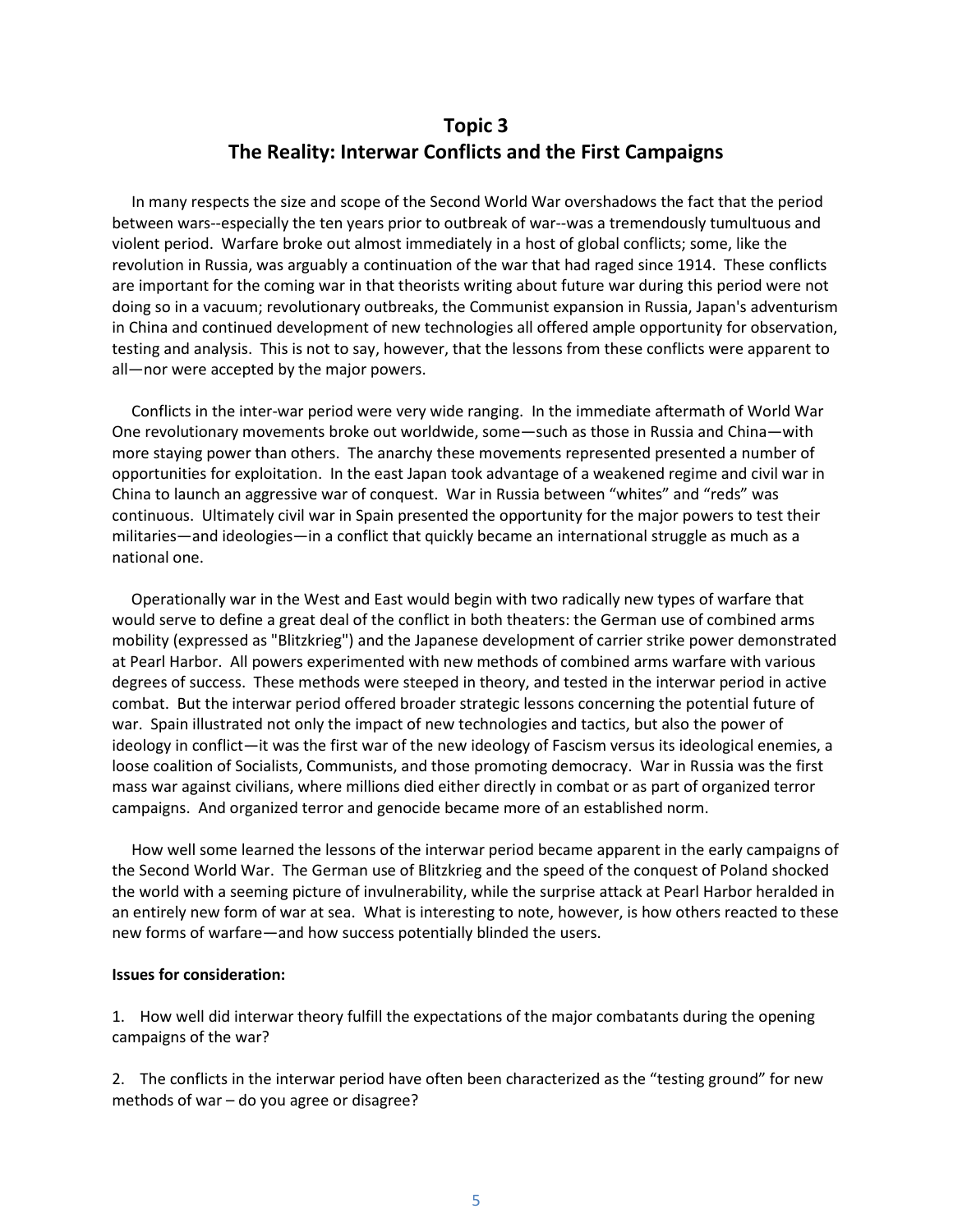3. Given that there was very little that was "secret" about the theories or tactics discussed and used during the interwar period, why were the first initial campaigns such a shock to the defeated powers?

# **Readings:**

Norman Davies, No Simple Victory: World War Two In Europe 1939-1945, Chap. 2 - pp. 75-94, Chap. 4.- pp. 208-249.

Max Hastings, All Hell Let Loose: The World at War, 1939-1945, Chaps. 1-3.

Gerhard L. Weinberg, A World at Arms: A Global History of World War II, Chap. 2 - pp. 48-69, Chap. 3, Chap. 4 - pp. 245-263.

# **Additional Readings:**

Pascal Vennesson. "Institution and Airpower: The Making of the French Air Force." *Journal of Strategic Studies*, vol. 18, no 1, (1995), pp. 36-67 (RMC 283).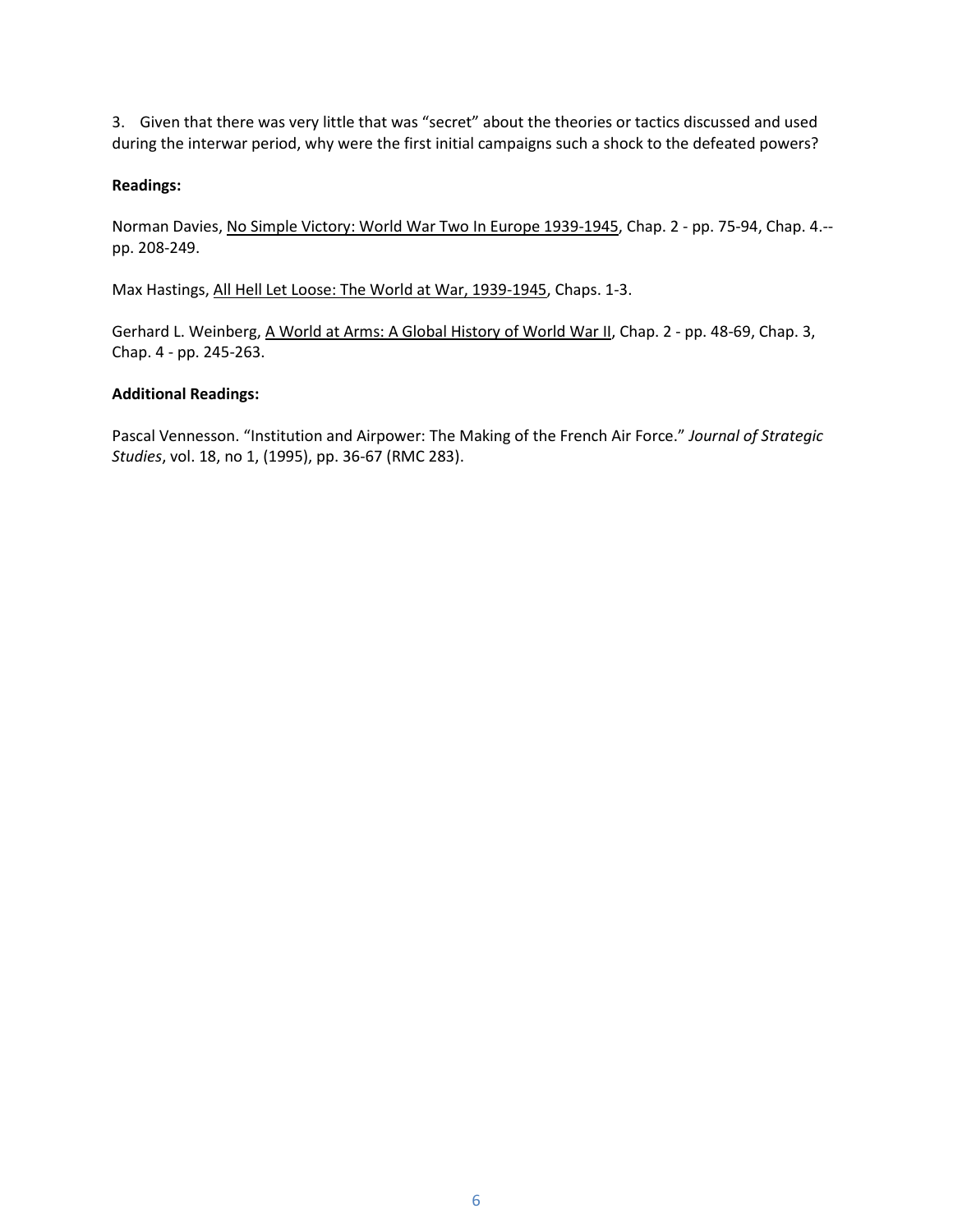# **Part 2: Strategic Systems**

 Given our focus on strategy at the National War College, it is appropriate that we now examine the strategic systems that contributed to the conflict. While the various campaigns are obviously important (we'll be examining these in part 3), we must remember that World War Two was genuine TOTAL war- all elements of national and military power were unified in various ways to target the enemy in totality. It should be noted that these strategic systems relied almost wholly at the onset of war on theory; no one was really sure, for example, if strategic bombing would really work, although it was widely accepted that strategic bombing would dramatically affect (if not break) enemy morale and thus be potentially war winning.

 Strategic bombing is the most well remembered of the strategic systems that developed during the Second World War, but there were certainly others with equal or more dramatic effect on the course of the conflict. The war at sea evolved far differently than many theorists had predicted, both in terms of power projection with the development of the fast aircraft carrier, to its ability to wage strategic economic warfare (successfully in the Pacific and unsuccessfully in the Atlantic) with the use of the submarine. Wartime economies needed planning on a heretofore unimaginable scale both to create the weapons of war and feed armies (and populations) in relatively security; a difficult proposition while under direct attack. Intelligence, something of a "gentleman's game" prior to the war, evolved into a highly technical and integrated art form that directed the movement of armies and fleets. And finally, while the First World War was a war of alliances, the Second was a war of coalitions; all powers acted in direct concert with the military forces of others in vast strategic campaigns whose success relied on the ability for senior commanders to cooperate in the derivation and execution of grand strategy.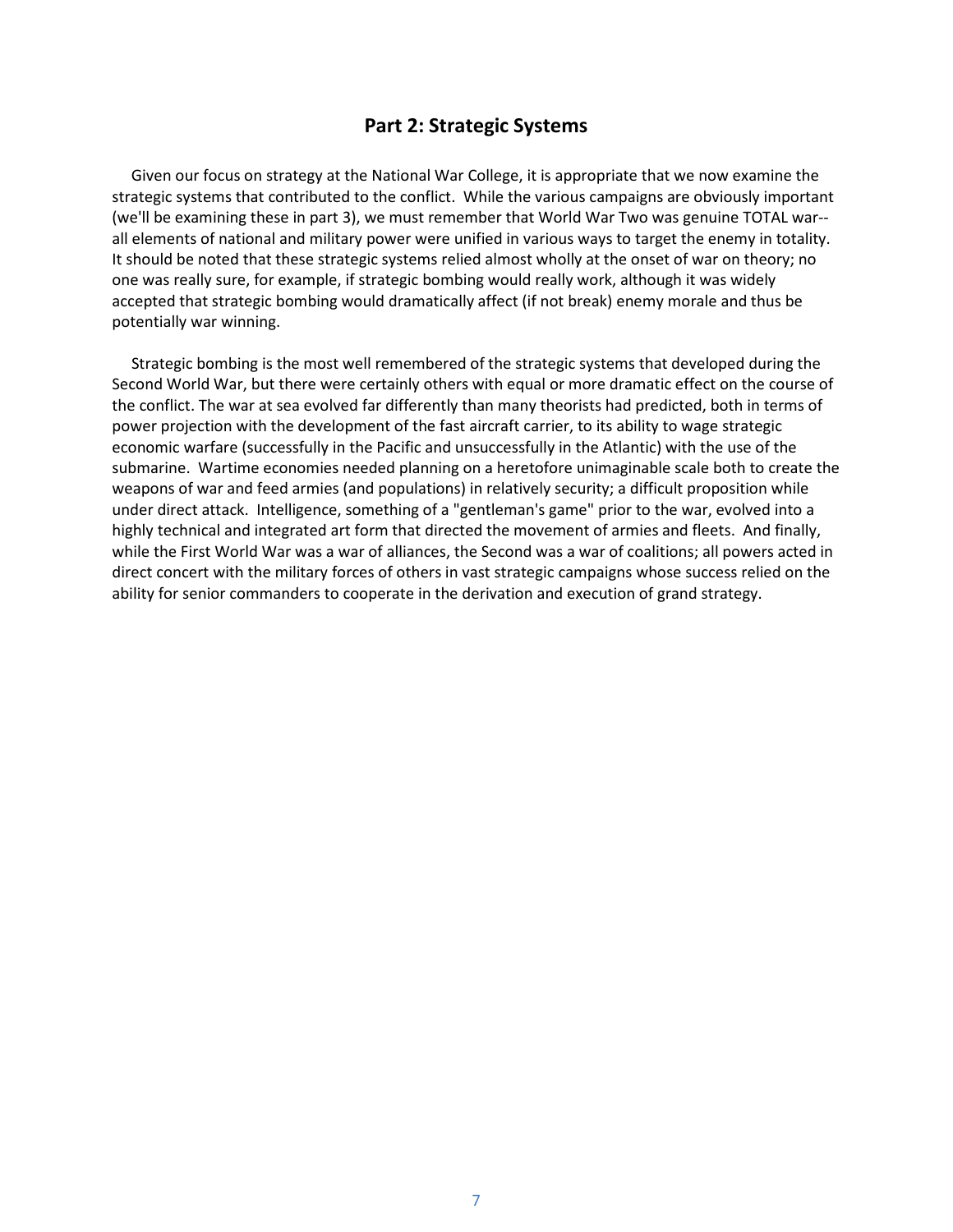# **Topic 4 The Air War: Bombing, Terror, and Combined Arms**

 The development of air power as a credible weapon of war was one of the most significant strategic events of the Second World War. Since its earliest days the military had looked to the use of air power for application on the battlefield; Wilbur and Orville Wright, for example, had direct links to the U.S. Army. But practical application remained problematic. Air power had certainly developed rapidly during the First World War as a means of conducting rudimentary combined arms, but the early attempts at strategic bombing (long the dream of theorists) had mixed results. As we saw during our study of the interwar period air power was embraced by some powers, while other more traditionalist forces regulated it to a rudimentary means of support.

 The first campaigns of the war shattered any illusions about the ineffectiveness of air power. The German use of the Stuka as a form of mobile artillery—against military targets and as a terror weapon was shockingly effective. Strategic bombing began early in the war, evolving into a major effort by all powers that literally destroyed cities. The ultimate expression of the power of this new type of war was the atomic bomb, the weapon that heralded in the new age.

 It is important to note, however, that air power was used very differently by the major combatants during the war. Nazi Germany mastered the art of combined arms early in the war, developing medium range bombing against civilian targets as part of their land offensives and as a terror weapon. The Soviet Union developed rapidly developed considerable air capability, but largely limited its use to tactical support of its large land offensives. The British were true pioneers of strategic bombing in terms not only of development of interwar theory but also in execution throughout the war. The Americans followed suit, expanding on British efforts to conduct a massive daylight bombing campaign while simultaneously developing tactical air power for combined arms support. Each power experienced both successes and failures in their respective approach.

 But in the aftermath of the war the role of airpower slowly became controversial. Was it as effective as advocates claimed? There is no doubt that air power—especially strategic airpower used in bombing campaigns—had impact, but at the end of the day was it worth it? Those who employed it on a massive scale (especially the Americans and British) did so at enormous cost in men and material. There is no doubt that cities could be destroyed, but did the mass killing of civilians actually contribute to the war effort? What were the reasons these methods were employed—and if the material dedicated to the air campaigns had been directed elsewhere, would the course of the war have been changed?

#### **Issues for consideration:**

1. Consider the development of air power from pre-war to the mass bombing campaigns of the Allies. Why did it change in emphasis?

2. Which powers used air power most effectively at the onset of war? During campaigns?

3. How effective were combined arms operations in the respective powers? Who employed the most effective doctrine? How were these modified throughout the war?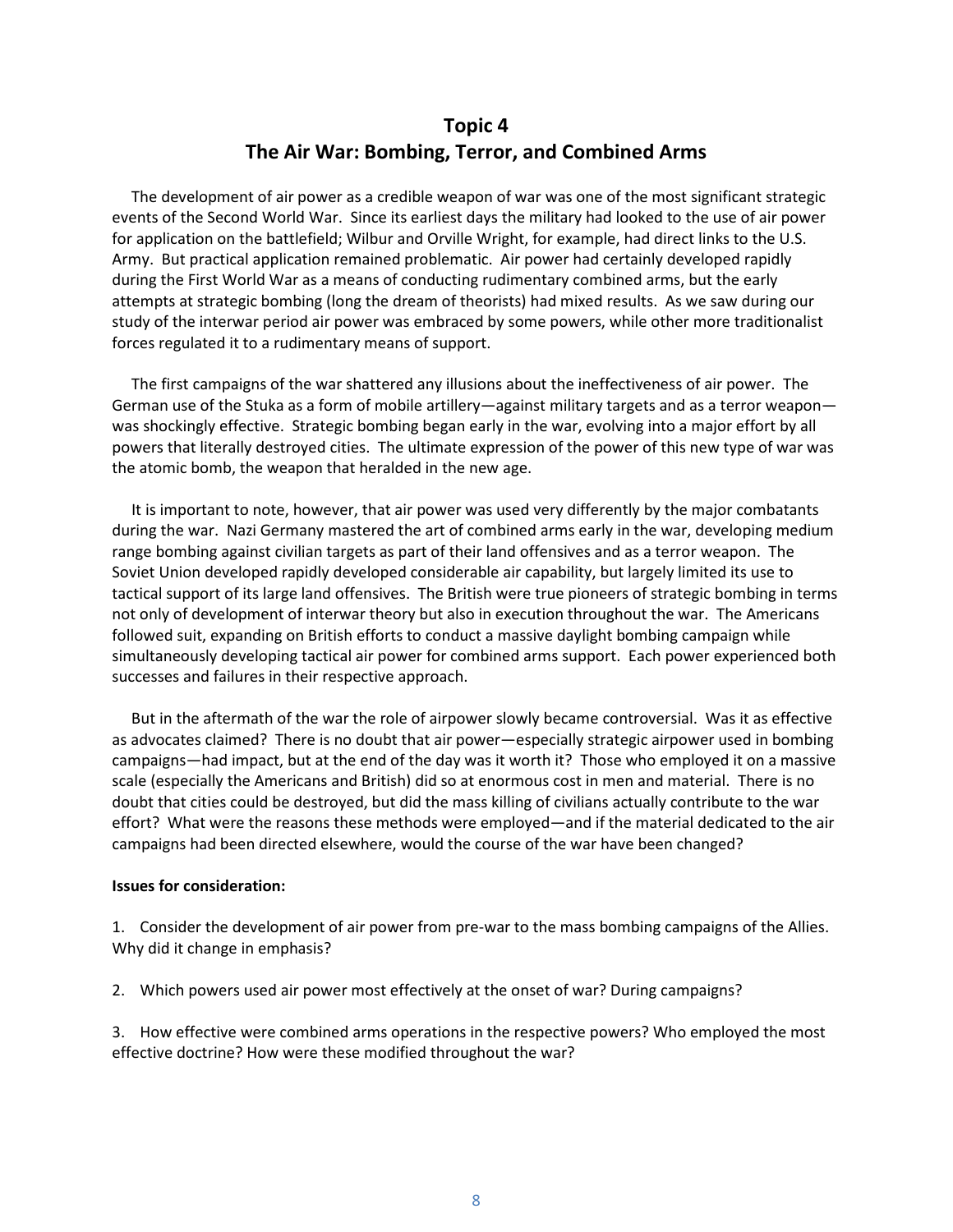# **Readings:**

Mark Clodfelter, Beneficial Bombing: The Progressive Foundations of American Air Power, 1917-1945, Chaps. 4-6.

Max Hastings, All Hell Broke Loose, Chap. 19 - pp. 470-495.

Gerhard L. Weinberg, A World at Arms: A Global History of World War II, pp. 417-420, pp. 616-618.

# **Additional Readings:**

Condoleezza Rice, "Soviet Strategy," in Makers of Modern Strategy, pp. 660-673.

Michael Geyer, "German Strategy in the Age of Machine Warfare, 1914-1945," in Makers of Modern Strategy, pp. 563-590.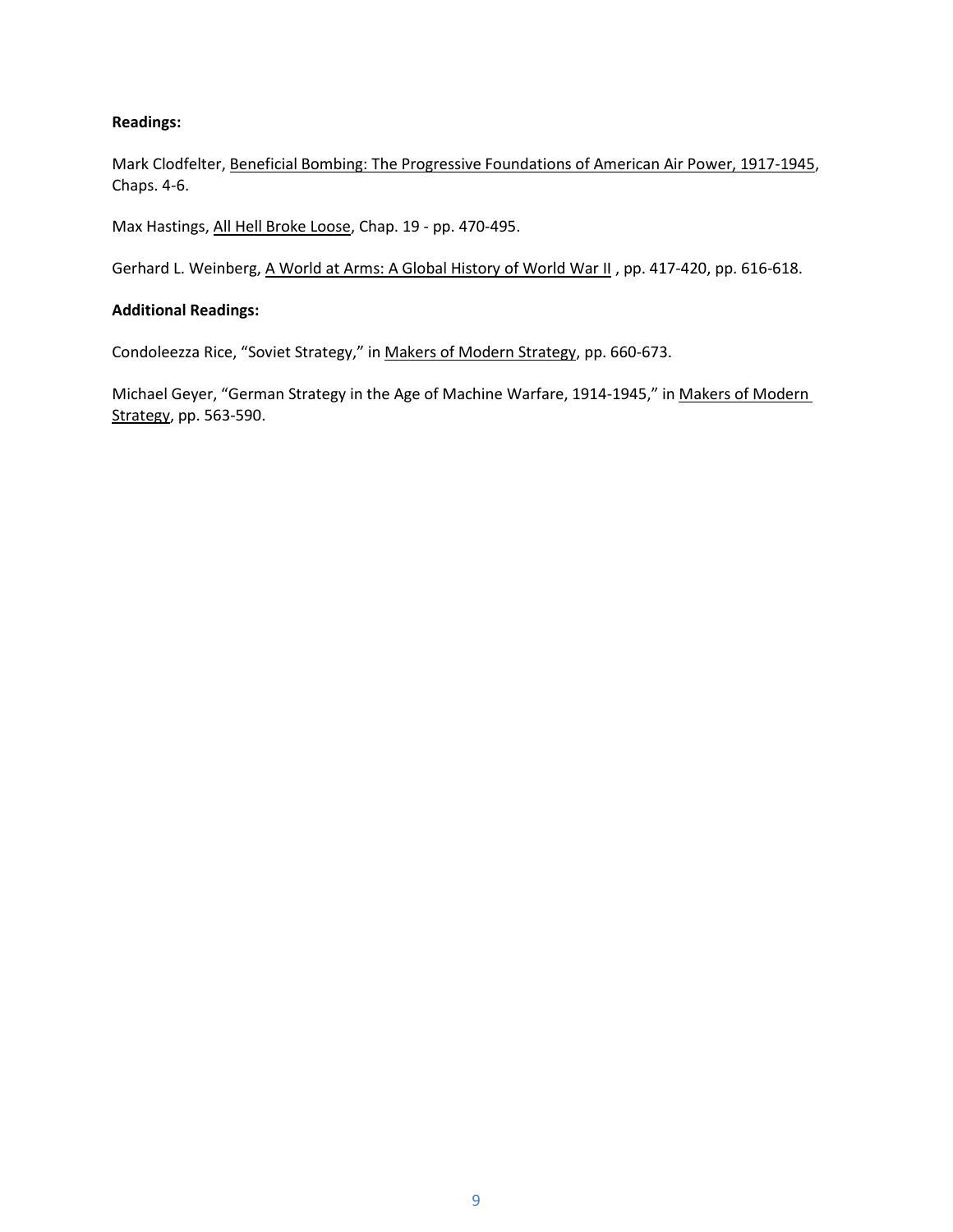# **Topic 5 The War at Sea: Strategy in Three Dimensions**

 In terms of theory and practice of war, perhaps no area was more affected by the course of World War Two then the means by which war was fought at sea. Sea power had long been the pride of empire; one's Navy represented not only the ability to change the course of events in the international arena during times of peace but was also a symbol of nationalistic pride and patriotism. The development of sea power represented a considerable investment in time and material, often driven as much by building of navies by potential opponents as domestic desire to demonstrate national power. Naval arms races were commonplace in the early part of the twentieth century, even during times of economic depression.

 The naval services have often been characterized as the most traditionalist and resistant to change. Whether or not this is true today, this was certainly a significant factor in the strategic planning leading up to the Second World War. There is a certain logic to this traditionalism; materially, the design of ships and associated weapons systems was (and is) a process that can take decades. Prior to the First World War the theories of Mahan had dominated, encouraging the major powers to build capital ship fleets composed primarily of battleships. Despite the general ineffectiveness of capital ships during the First World War, the "battleship admirals" still held sway at the onset of war even though significant technological advances in deployed aircraft power on carriers and underwater through new long range submarines offered the opportunity to change the calculus at sea considerably. How respective navies viewed these changes was largely cultural. To the victors of the First World War, capital ships (in this case, battleships) had "proven" their worth in the final result—threats (especially the submarine) had ultimately been defeated. The strongest advocates for the continued use of battleships argued that new propulsion, armor, and arms technology effectively nullified any advances in air or undersea warfare. Even on the age of war, the idea of an "unsinkable battleship" was popular among the traditionalists.

 This is not to say, however, that new theories were not being examined—and, in the case of the future Axis powers, tested. While the German Navy still argued for its larger vessels (and built them, in the case of the Bismarck and Tirpitz), serious study was devoted to improving the design of the submarine and (more importantly) determining how it could be used in a successful strategic campaign. Chief of the undersea arm, Admiral Doenitz, had the ear of Hitler, who encouraged this study and technological development. While all powers continued the development of submarines, the idea of using them in a "guerre de course" role was distasteful; the Americans, for example, built their new "fleet boats" specifically to act in support of fleet operations as scouts and training almost exclusively in an anti-warship role that was almost completely ineffective. The use of submarines against enemy economic power was forbidden in both doctrine and policy—until December  $7<sup>th</sup>$ .

 The development of naval airpower also proceeded along cultural lines. In the East, the Japanese seized on the idea of using the aircraft carrier as a primary strike platform; first developed by the Allies during the First World War as a scouting platform, the aircraft carrier was still something of an anomaly in the West where it was viewed more as a scouting and support platform for the gun line by the traditionalists. Although the value of the carrier as a strike platform would become apparent in the early days of the war (the most noted example was the British use of torpedo planes to sink several Italian battleships at Toronto), the idea of naval airpower as a centerpiece of battle was slow to catch on; both the British and Americans moved begrudgingly in their development until the need became glaringly apparent in the wake of Japan's early successes. The reality of war would alter this calculus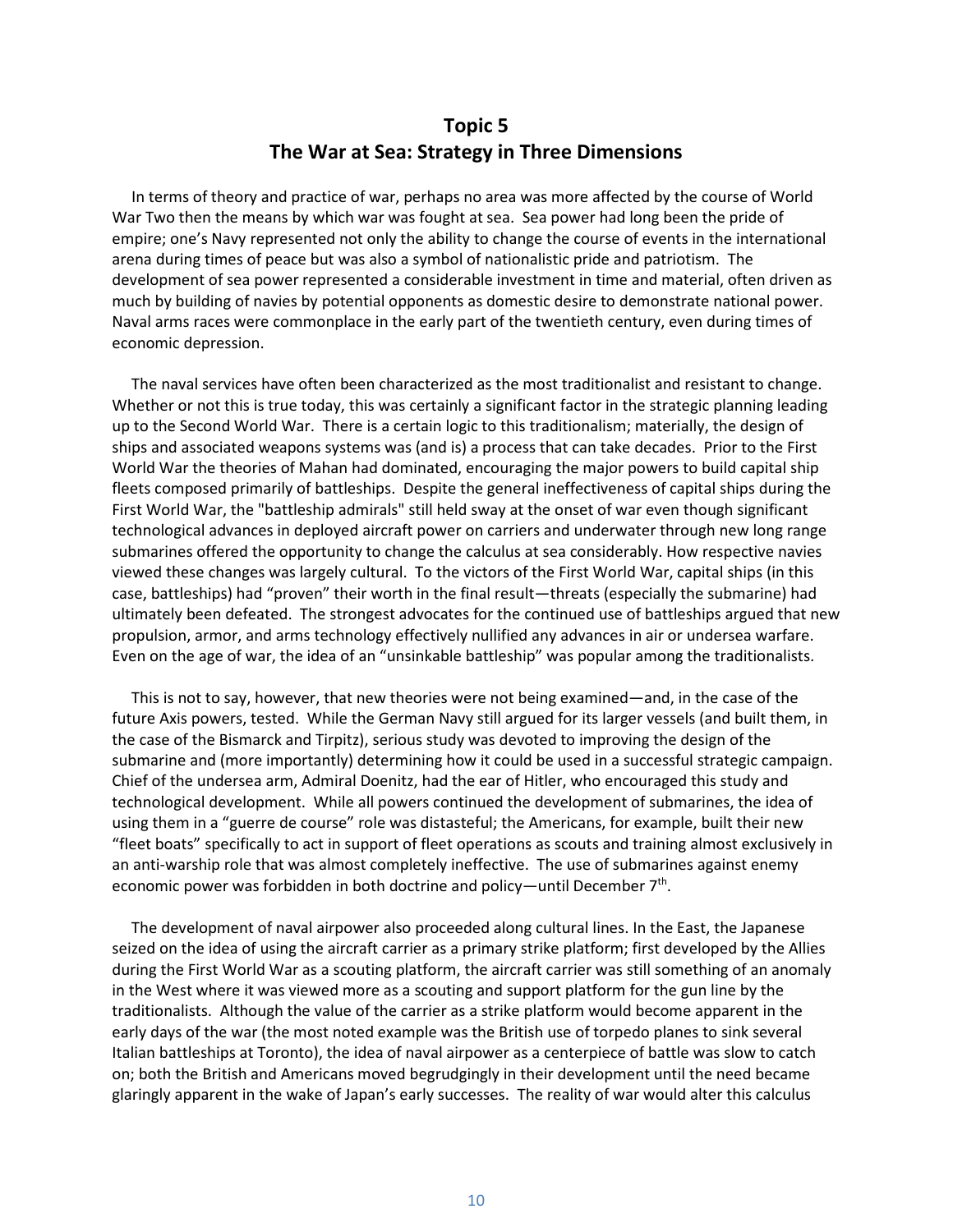considerably, forever changing naval theory.

## **Issues for consideration:**

1. What were the lessons of World War One for the use of sea power? How were they used?

2. What were the respective naval strategies of the major powers at the onset of war?

3. What technological developments most affected the development of naval theory in the interwar years?

4. How did the major powers adjust their strategies to meet wartime realities?

## **Readings:**

Max Hastings, All Hell Broke Loose: The World at War, 1939-1945, pp. 236-252.

Andrew Lambert, "Seapower 1939-1940: Churchill and the Strategic Origins of the Battle of the Atlantic," *Journal of Strategic Studies*, vol. 17, no 1 (1994), pp. 86-108 (RMC 555), student readings.

Marc Milner, "The Battle of the Atlantic," *Journal of Strategic Stud*ies, vol. 13, no 1 (1990), pp. 45-65 (RMC 555), student readings.

Clark Reynolds, "The U.S. Fleet-in-Being Strategy of 1942," *Journal of Military History*, vol. 58, no 1, (January 1994), pp. 103-118, (RMC 555)

Gerhard L. Weinberg, A World at Arms: A Global History of World War II, pp. 542-544.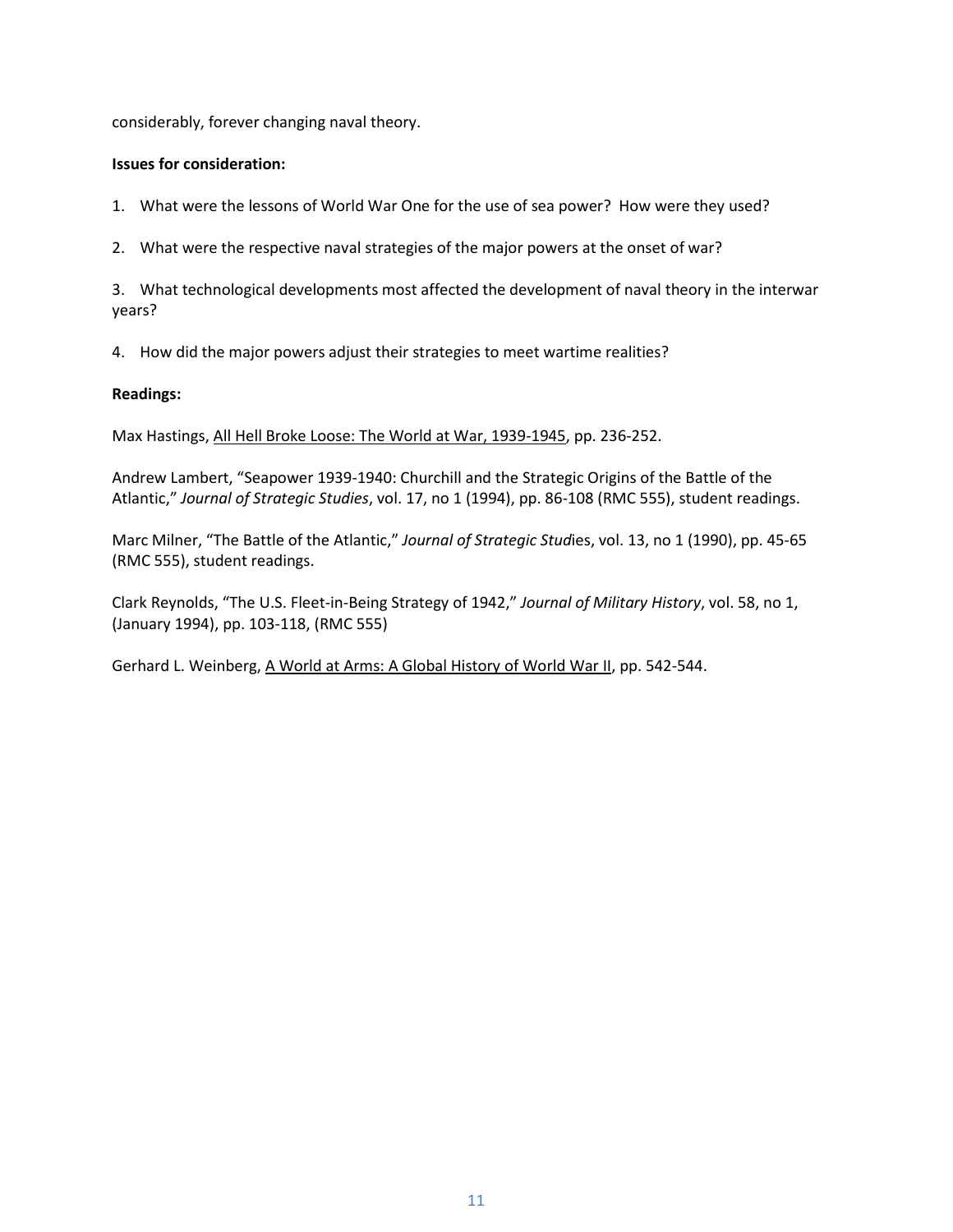# **Topic 6 Economics and Intelligence**

 The scope and scale of the combat of the Second World War often overshadowed strategic elements that were as important to the winning of the war as direct force on force engagements—if not more so. This section will examine two of these critical elements, the roles of economics and intelligence. The importance of these two strategic areas cannot be underestimated. The global conflict consumed resources on a heretofore unknown scale; total war usually meant total mobilization of economies to fight that war, something that opposing forces were well aware of. The movement of armies and navies on a global scale created an almost unquenchable thirst for information critical in directing operations in fighting across such vast distances, there was much that was unknown not only about the enemy but also such critical elements as geography, economic conditions, strengths, and vulnerabilities. Without solid intelligence there was simply too much to risk.

 The term "economics" covers a very broad range. For purposes of this discussion we will focus on two areas: how the warring powers managed their means of production to maximize its potential for war fighting (or not) and how this ability was targeted strategically by the opposition. The singular point that must be remembered is that economic issues were massive during the war; the powers literally lived or died based on their ability to produce, maintain, and repair their war fighting apparatus on a global scale, an unprecedented task with no historical equal.

 The amount of material required to actually fight the war was staggering. In the European theater alone, the United States provided over 70 divisions and shipped 18 million tons of war goods to Europe—at a cost in today's dollars of over 4 trillion. U.S. munitions plants produced over 800,000 vehicles and 40 billion rounds of munitions. From D-Day to V-E day GIs fired 500 million rounds; as one GI put it, "I'm going to let the taxpayer take that hill." (Atkinson 633).

 The role of strategic intelligence during the Second World War and its ultimate impact on operations was, until very recently, shrouded in mystery. Until the 1970s the picture we had of the role of strategic intelligence was fragmentary at best due to classification timelines and political sensitivities of the still ongoing Cold War. The official revelation that code breaking was occurring during the war, for example, led to a major reassessment of the historiography of the war; years later, the extent of the successes (and failures) of signal intelligence led to still more "rewriting" of history that even today is ongoing. While we can say with some confidence that we are "fairly clear" of the impact of strategic intelligence during the Second World War, it is almost certain that the story will continue to evolve as more sources become available, especially from archives in the former Communist bloc.

 For our purposes there are a number of elements concerning the role of intelligence that we must consider on the strategic level. The first is the fact that all sides actively engaged in it to various degrees; despite the interwar public distaste for the craft (best summarized by the Secretary of State's comment that "gentleman do not read other gentleman's mail"), intelligence activities were conducted both by national level agencies in all the major powers and by their respective military branches. Given the clear value that intelligence gave to combatants in the First World War and the increasing sophistication of the technical means available to exploit intelligence it would have been surprising to find any power that did not engage in some degree in the tradecraft. But as we will find in our study, the degree of effectiveness of the use of intelligence varied considerably. This was due to two primary factors. The first, and arguably more important, was the degree to which the various organizations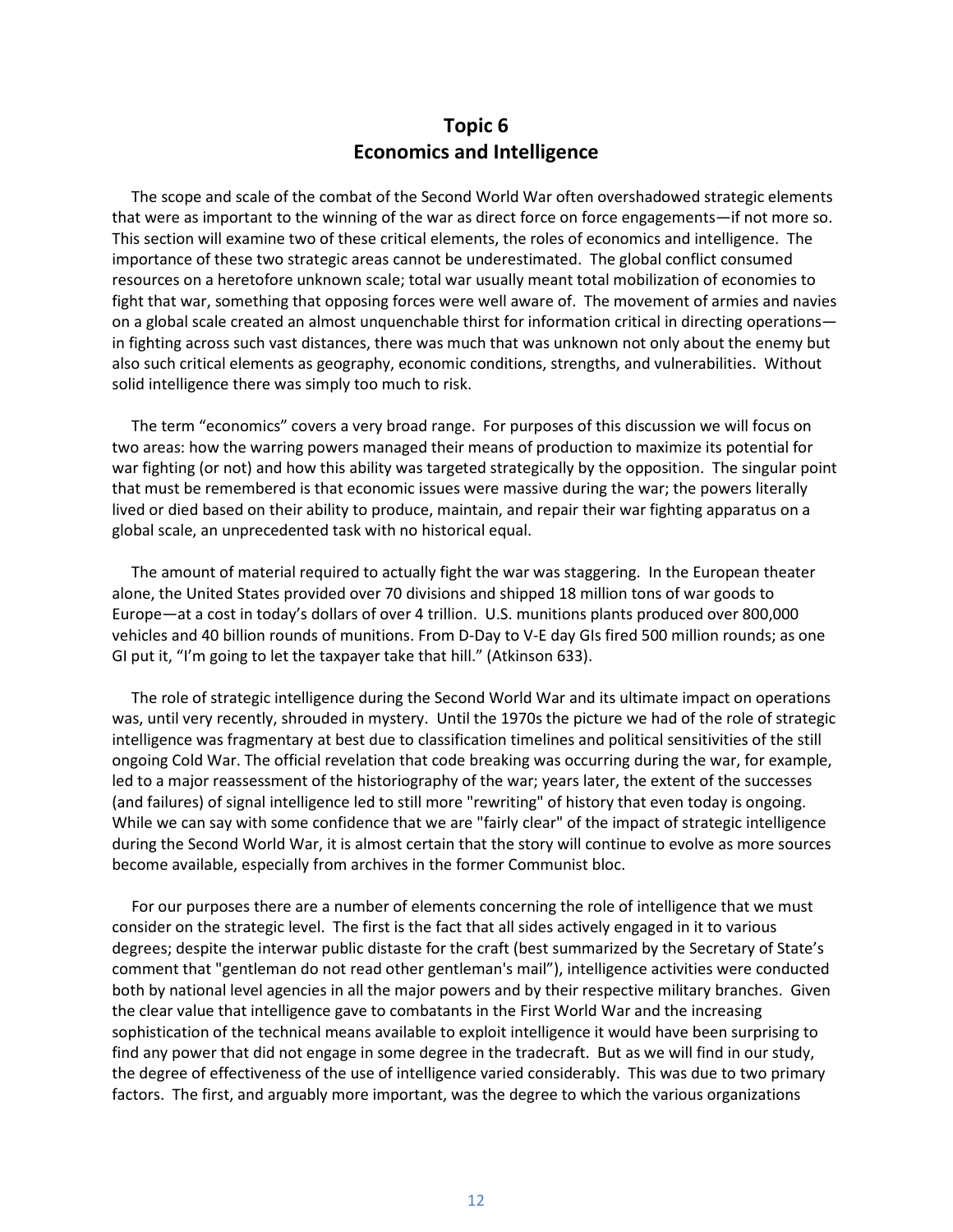cooperated with other intelligence organizations within their own national boundaries. This varied considerably; traditional army/navy rivalries, for example, were notorious in the Japanese empire to the extent that their lack of cooperation created vulnerabilities for the enemy to exploit; in the United States, these traditional rivalries were eventually muted to the extent that "joint" intelligence became the norm. The second factor was the degree to which each power believed its own systems were immune from compromise and the degree to which other powers went to ensure they maintained this belief. Both German and Japanese high commands were confident that their communications were completely secure--but only because comprehensive deception operations were conducted to make them secure in this belief.

#### **Issues for consideration:**

1. How did the political systems of the major powers affect their ability to mobilize their economies?

2. How did the political systems of the major powers affect the development and use of strategic intelligence?

- 3. What methods of mobilizing economic power were most effective? Least effective?
- 4. What means of targeting economic development were most effective? Least effective?

## **Readings:**

Norman Davies, No Simple Victory, pp. 283-296.

Intelligence and International Relations 1900-1945, Christopher Andrew and Jeremy Noakes (ed), Exeter studies in history, University of Exeter, 1987.

J.W.M. Chapman, "Japanese Intelligence 1919-1945: A Suitable Case for Treatment," pp. 145-190

Max Hastings, All Hell Let Loose, pp. 337-351.

F. H. Hinsley, "British Intelligence in the Second World War," pp. 209-218.

Edward Thomas, "The Evolution of the JIC System up to and During World War 2," 219-234.

Jurgen Rohwer, "The Operational use of ULTRA in the Battle of the Atlantic," pp 275-292.

Bernd Wegner, "The Tottering Giant: German Perceptions of Soviet Military and Economic Strength in Preparation for Operation Blau," pp. 293-312.

From: Intelligence and Statecraft: The Use and Limits of Intelligence in International Society, ed Peter Jackson and Jennifer Siegel, David. R. Stone, "Soviet Intelligence on Barbarossa: The Limits of Intelligence History," pp 158-171.

Gerhard L. Weinberg, A World at Arms: A Global History of World War II, Chap. 10, pp. 544-558.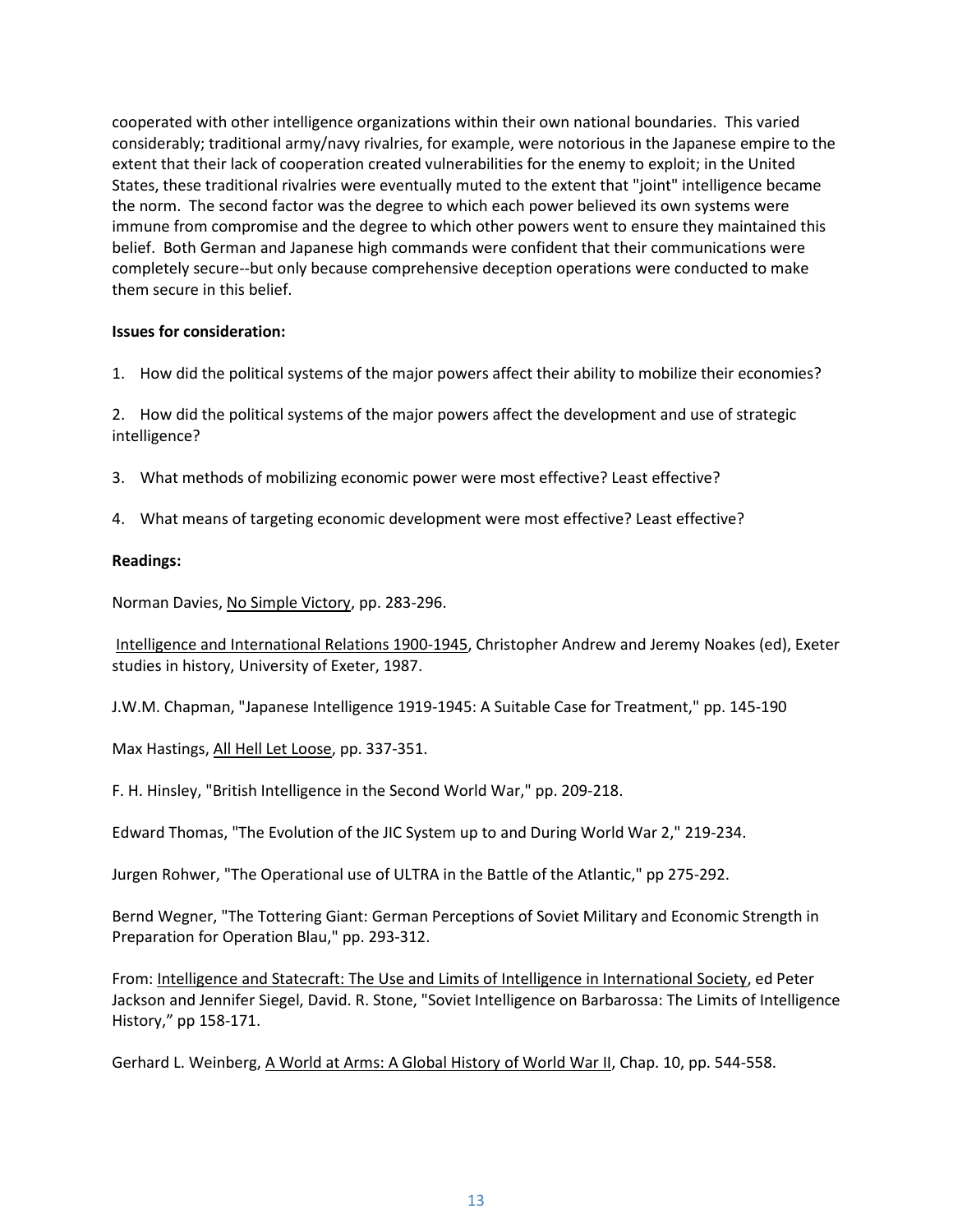# **Topic 7 Coalition War: Axis and Allies**

 The coalitions of the war are often examined purely in terms of military effectiveness. This is a mistake; each was, first and foremost, composed of representatives of different political entities. As Davidson notes, politics did not stop during the war--if anything it intensified as the respective powers competed for influence. On the strategic level, we must examine how these political forces (and actors) waxed and waned in influence throughout the conflict and the ultimate effect this had on practical application in coalition warfare.

 The initial Axis national coalitions were intensely ideological. The core tenets of Fascism bound Hitler and Mussolini (and to some extent Franco, prior to the war). The alliance of Japan and Germany was both ideological and practical; although there was little doubt that the government of Japan possessed the militaristic and nationalistic elements of Fascism, it can be argued that Japan also saw a distinct opportunity in Germany's stated goals of taking apart the European empires.

 In the West, it can be argued (idealistically) that the Allied powers came naturally together based on their belief in western style democracy or (more realistically) alliances of the old western imperial orders. There are good arguments for both. And of course the rise of aggressive Fascist neighbors led for a natural anti-fascist alliance. This did not mean, however, that cooperation was automatic or smooth. Traditional elements of national pride, arrogance, and suspicions always present in international relations were enhanced by the political maneuvering and tensions of the interwar period.

 And of course the Soviet Union was the great enigma. Stalin was an ideologue, but he was also the consummate realist. An early surprise alliance with arch nemesis Hitler allowed Germany a free reign in his early campaigns, and guaranteed Stalin's success in offensive operations in Poland. Stalin apparently believed his alliance secure right up until the German surprise attack in 1941.

 It is important to note that political factors directly affected how the military coalitions fought the war, even among the staunchest of Allies. The American-British coalition, for example, has a post-war reputation of being almost flawless in terms of cooperation; the truth is far more complex. Eisenhower as commander in chief was constantly questioned—and undermined—by the British high command, most notably by Montgomery who argued until almost the final months of the war that he be given overall direction of the war. A similar argument was made by the liberated French, who demanded a leading (and vengeful) role against the collapsing Reich. In an almost impossible situation, Eisenhower successfully managed this disparate coalition—but often military campaigns were seen as instruments of compromise rather than effective operationally.

 The Axis coalitions fought far differently. Both Japanese and German high commands dominated the military planning of allies and satellite powers—who were never regarded as equals. While less politically contentious, this had impact on operations—foreign soldiers in front line units often fought for the Axis reluctantly with dubious effectiveness. In many cases, Hitler was required to come to the aid of his Allies' adventurism, most notably in Greece and Africa. Second tier units showed more enthusiasm in settling ethnic scores, especially against other nationalities and the Jews, which we will examine in our study of the Holocaust.

What was different about the Axis coalition was that at its core it was intensely autocratic. On the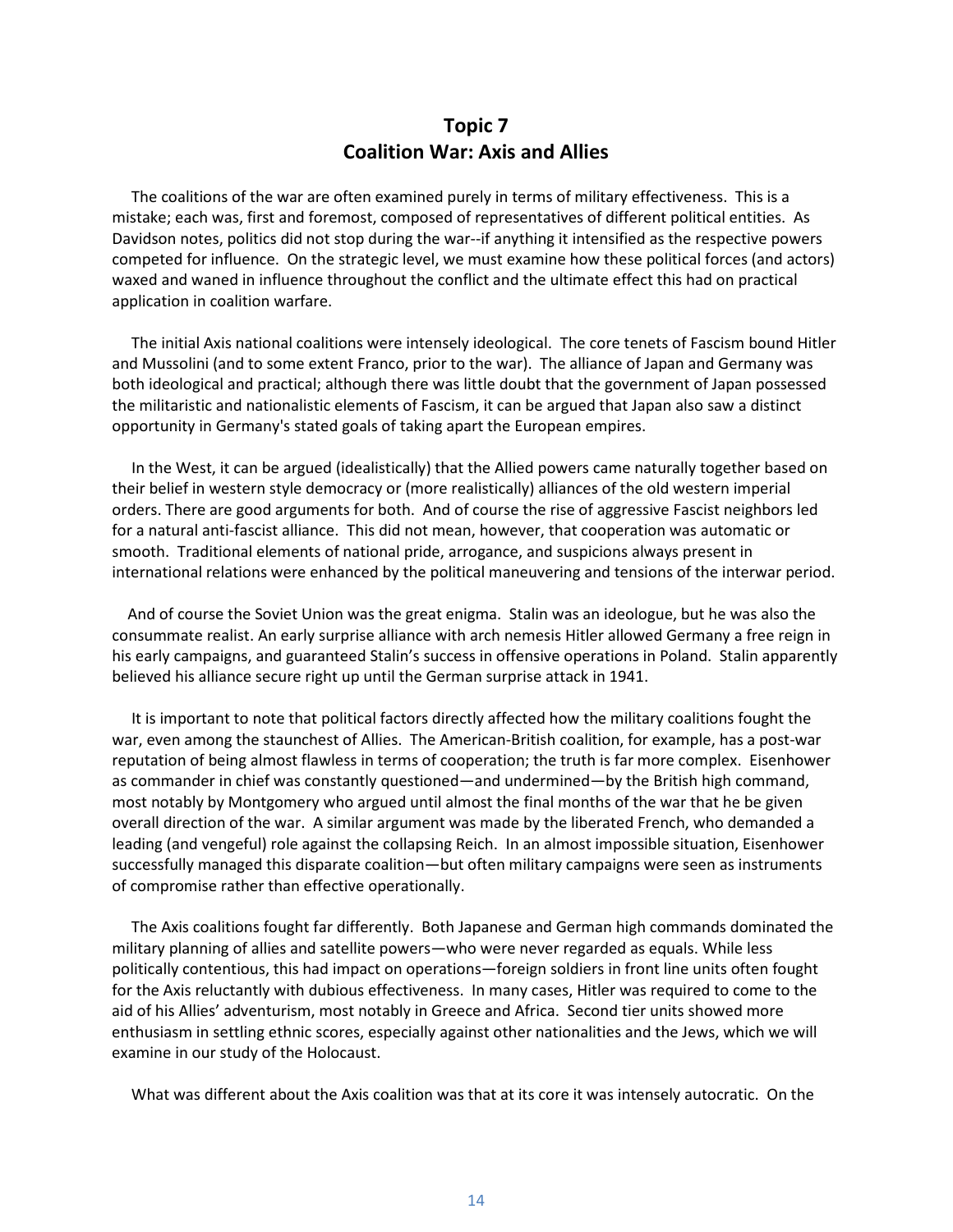grand strategy level, the dictators of the Axis controlled operations—increasingly towards the end of the war at the operational and even tactical levels. This almost always meant Hitler, whose will was unquestionable; even when placed with a clear strategic choice (such as breaking out of the Soviet pocket at Stalingrad), Hitler was always to be obeyed, despite disastrous consequences.

 According to Atkinson (Guns at Last Light, p. 632), the Allied coalition, despite its intense political rivalries, succeeded because of checks and balances that tempered willfulness and personal misjudgment. It processed a strategic symbiosis—British prudence in 1942 transitioning to American audacity in 1944 and 1945 (this is a direct quote). The Axis, on the other hand, became more restrictive as Hitler became more obsessive in the wake of Axis defeats, desperately trying to apply methods that had previously worked but now proved to be unsuccessful.

# **Issues for consideration:**

1. How did overriding political factors affect the military coalitions that actually fought the war?

2. How did the underlying political philosophies of the coalitions affect their strategic war fighting capabilities? What were the advantages each offered? Disadvantages?

3. How did the major coalitions evolve during the war? Devolve? How did power shift vis-a-vis the fortunes of war?

# **Readings:**

Norman Davies, No Simple Victory: World War Two in Europe, 1939-1945, Chap. 3 - pp. 152-203.

D. Clayton James, "American and Japanese Strategies in the Pacific War," in Makers of Modern Strategy, pp. 703-734.

Maurice Matloff, "Allied Strategy in Europe," in Makers of Modern Strategy, pp. 677-702.

Gerhard L. Weinberg, A World at Arms: A Global History of World War II, Chap. 13 - pp. 722-749.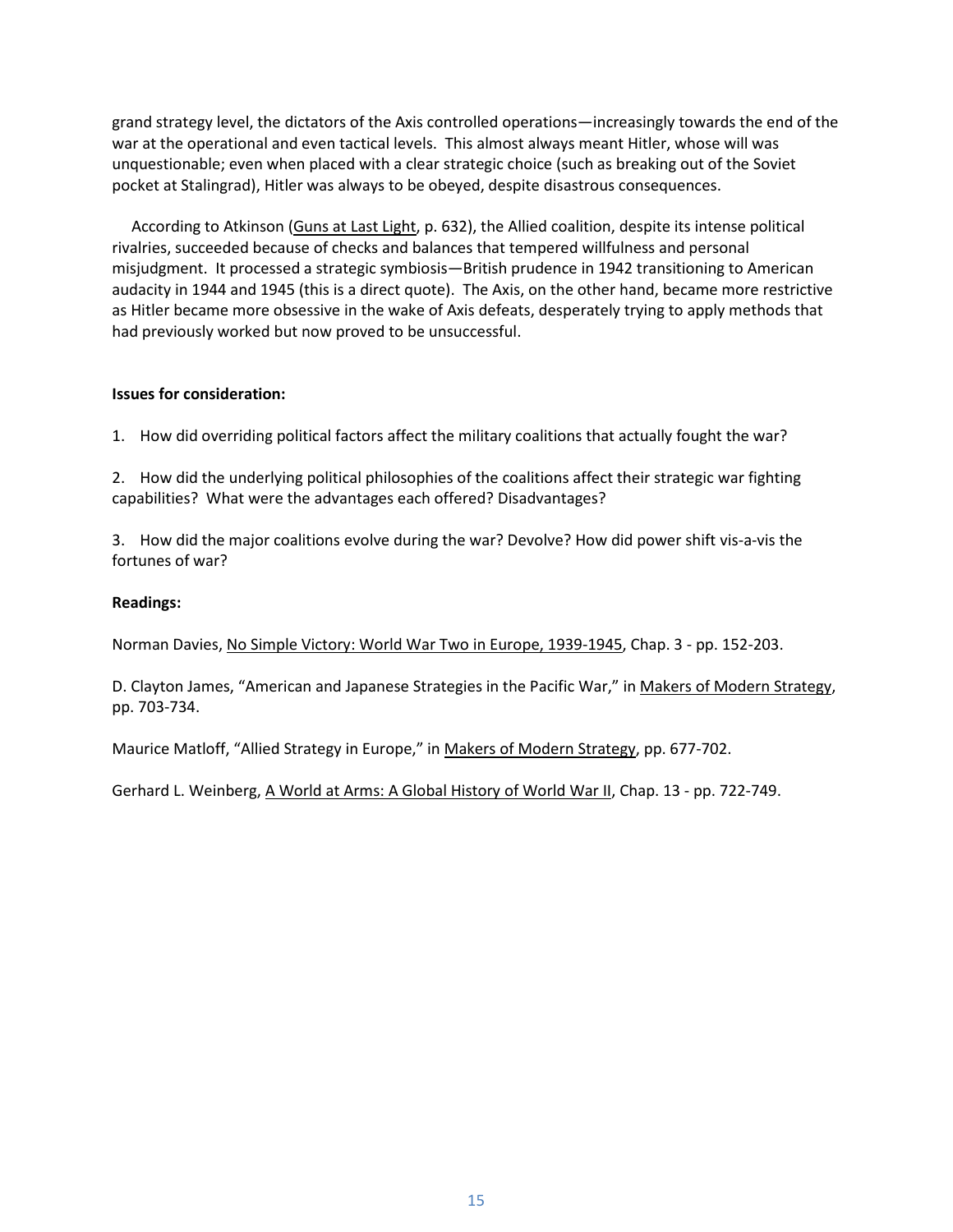# **Part 3: The Campaigns**

 Following our examination of the various politics, conditions, and ideologies that led to the onset of war (and served to drive much of the conflict) and the strategic systems that enabled the war to be fought on a global scale, we now turn to the campaigns of the conflict itself.

 As can be imagined given such a broad topic, it is impossible to examine in great detail all of the campaigns and battles of the Second World War. For this reason we will take a strategic approach, focusing on the campaigns in the East and West that ultimately turned the tide of the war. Interestingly enough the participants unwittingly cooperated in this future academic approach in their actions; the scale of WW2 demanded, for the first time, strategic campaign planning on a global scale. Gone were the days of one decisive battle ending a conflict--now war was fought in terms of breakthrough and follow up campaigns as a matter of course. While many battles fought during the war were certainly decisive--Stalingrad, Midway, and D-Day were all turning points in their own right—each were part of a broader campaign that demanded continuous attention in political, economic, and military spheres. We will now examine the military aspect; the hard combat that ultimately decided the course of the war.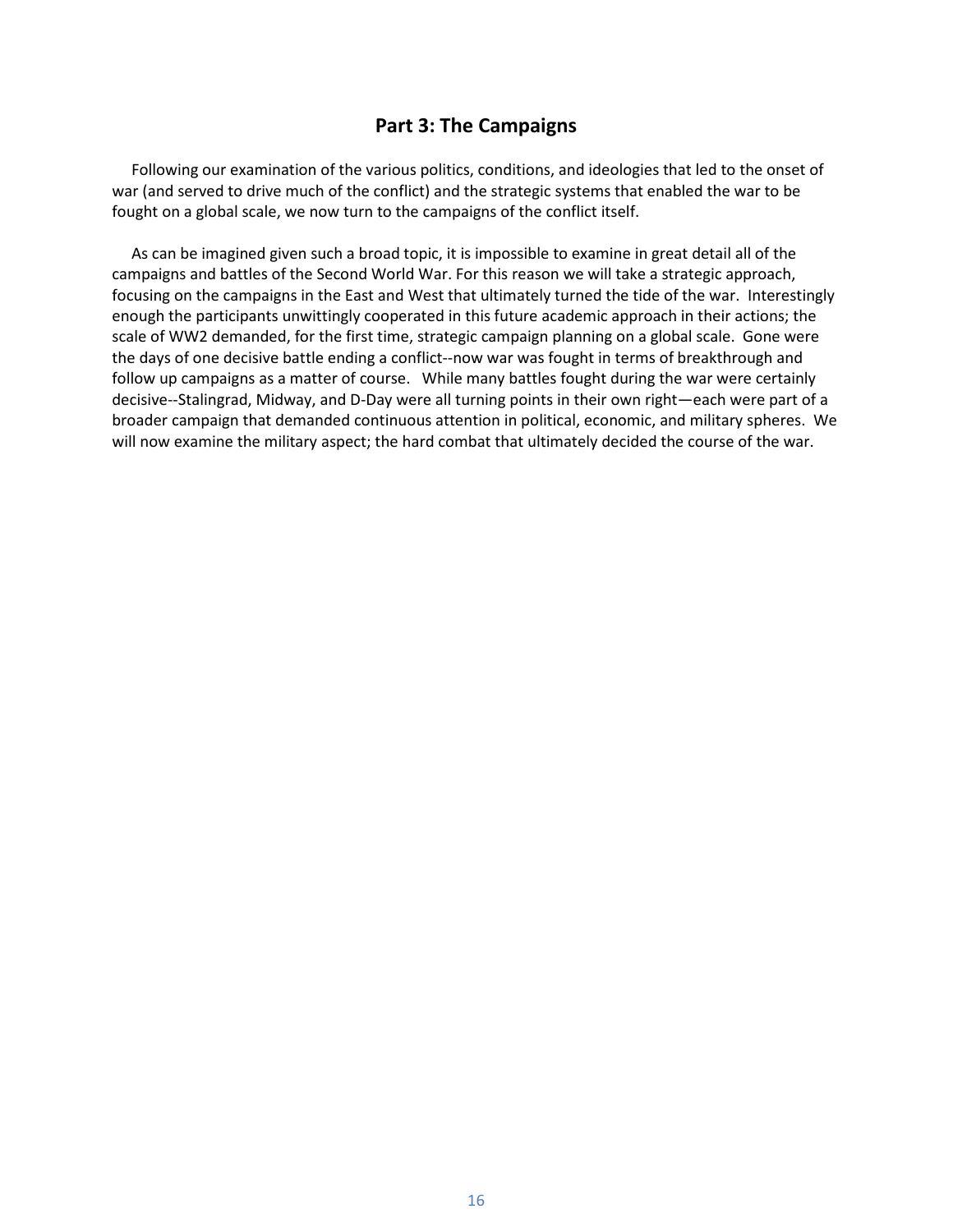# **Topic 8 War in the East, 1942-44**

 Although the Soviet Union emerged victorious from the Second World War as one of two global superpowers, no nation suffered as much during the course of conflict. In four years of war the Soviets officially acknowledged 20 million war dead (the number was probably higher), over half of which were civilian casualties. The nation itself became a vast battleground that left villages, towns and cities completely leveled. The Germans invaded not to subjugate but to annihilate for Hitler's "living space," in which non-Germans were at best to be used as slave labor, ideally eliminated. Titanic by any standards, the war in the east was not only the largest singular land campaign in history, but it was also the closest to Clausewitz's definition of "absolute war"—a war fought in its totality.

 At the onset of war it seemed that the Soviets would be more a menace to the new Allied coalition. Initially allied with the Axis in the infamous Non-Aggression Pact that sealed the fate of Poland, the Soviet offensive took Stalin (and much of his military) completely by surprise. The next four years would be cataclysmic for the Soviets; although halted before Moscow (it is largely a myth that this was due solely to the infamous Russian winter), in 1942 the Germans renewed the offensive along a front of several thousand miles, were fought to a standstill at Stalingrad and only began their retreat in 1944. The Soviet war was characterized not only by vast distances but also scale; armies of literally millions fought across inhospitable terrain of all kinds and conditions. Moreover, the war was intensely ideological and therefore especially vicious; Hitler had made clear in "Mein Kampf" his opinion of the Communist menace and the "sub-human" nature of the Russians, whose fate in the quest for Lebensraum was all too clear. The infamous "Commissar order" was only the first step in a war of annihilation to which the Soviets responded in kind to a despised and hated invader. As the tide turned the retribution the Soviets would enact on the Germans was horrific; only now is much of the archival evidence being released detailing the atrocities on both sides in the East. It was in every respects the most graphic example of total war in recorded history.

 While there was little doubt during the war that the conflict in the East was fought on an enormous scale, how that war was conducted was (until recently) shrouded in secrecy. During the war the image of "Uncle Joe" Stalin was one of a benign ally--the historiography of this has changed considerably over time, most notably as the opening of many Soviet archives had indicated the scale of Stalin's crimes during his rise to power and throughout the course of the conflict. Today there is considerable disagreement as to who was "worse" in terms of exercise of totalitarian power, Stalin or his archenemy Hitler. While I personally find this argument to be irrelevant (and a bit silly comparing two independent evils), it must be considered in examining the totality of conflict on the Eastern Front. Terror and totality of combat was as much a strategic factor of the campaigns on the Eastern Front as were the logistical support of armies, a factor that until the Second World War was largely unknown in the West.

#### **Issues for consideration:**

- 1. What weaknesses faced the Soviet Union at the onset of Barbarossa?
- 2. What were the strengths of the German's initial offensive? What were its weaknesses?

3. How did the Soviets address the attack strategically? What factors contributed to the turn in fortune?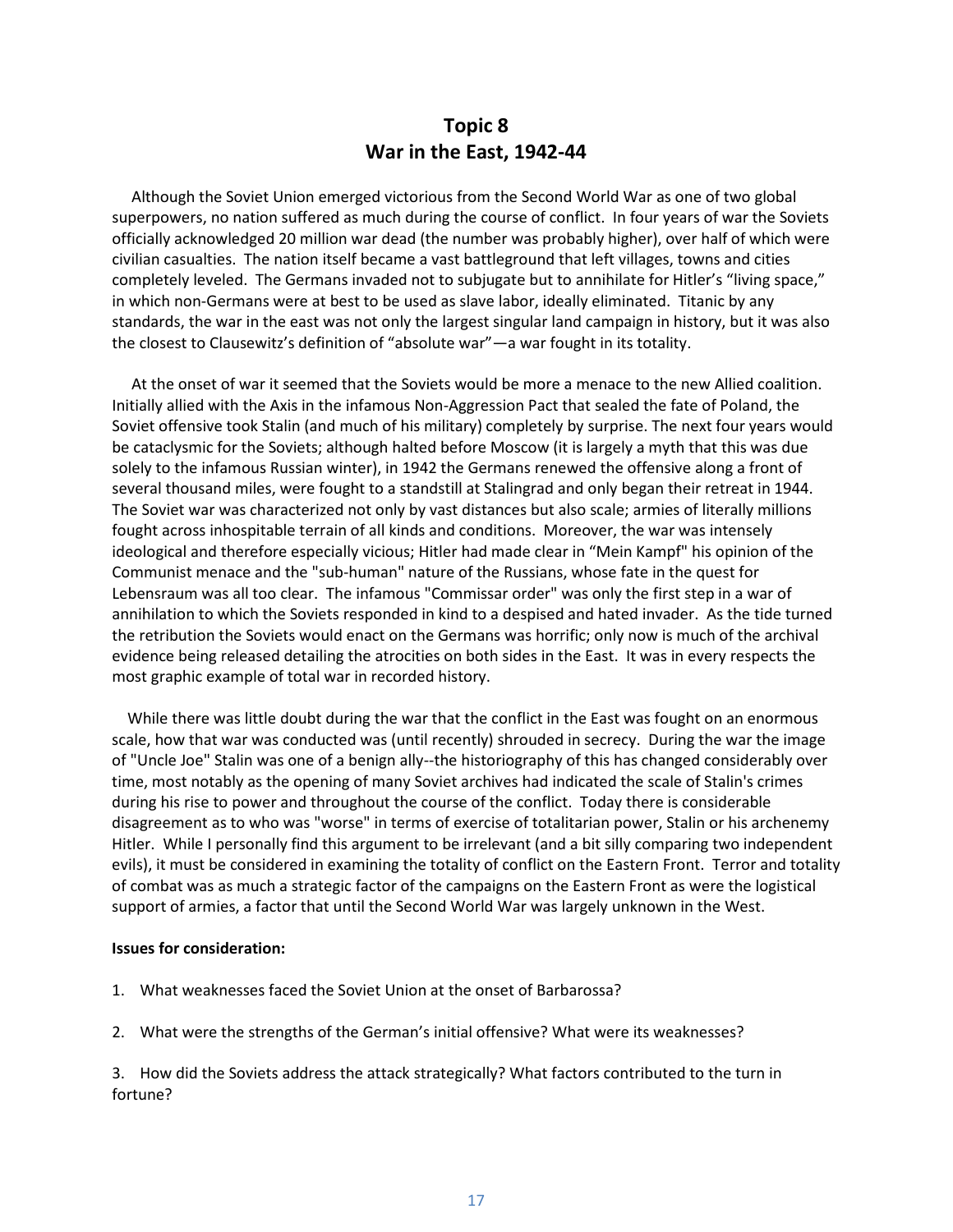- 4. How did both sides deal with the strategic stalemate of 1943?
- 5. How did ideological differences drive campaign planning on both sides?
- 6. What made the war in the east unique?

## **Readings:**

Norman Davies, No Simple Victory: World War Two in Europe, 1939-1945, selected reading.\*

Max Hastings, All Hell Let Loose: The World at War, 1939-1945, Chap. 6, Chap. 7, Chap. 12.

Gerhard Weinberg, A World at Arms: A Global History of World War II, Chap. 5, Chap. 11 - pp. 601-611, Chap. 12 - pp. 703-721.

\*case studies to be assigned.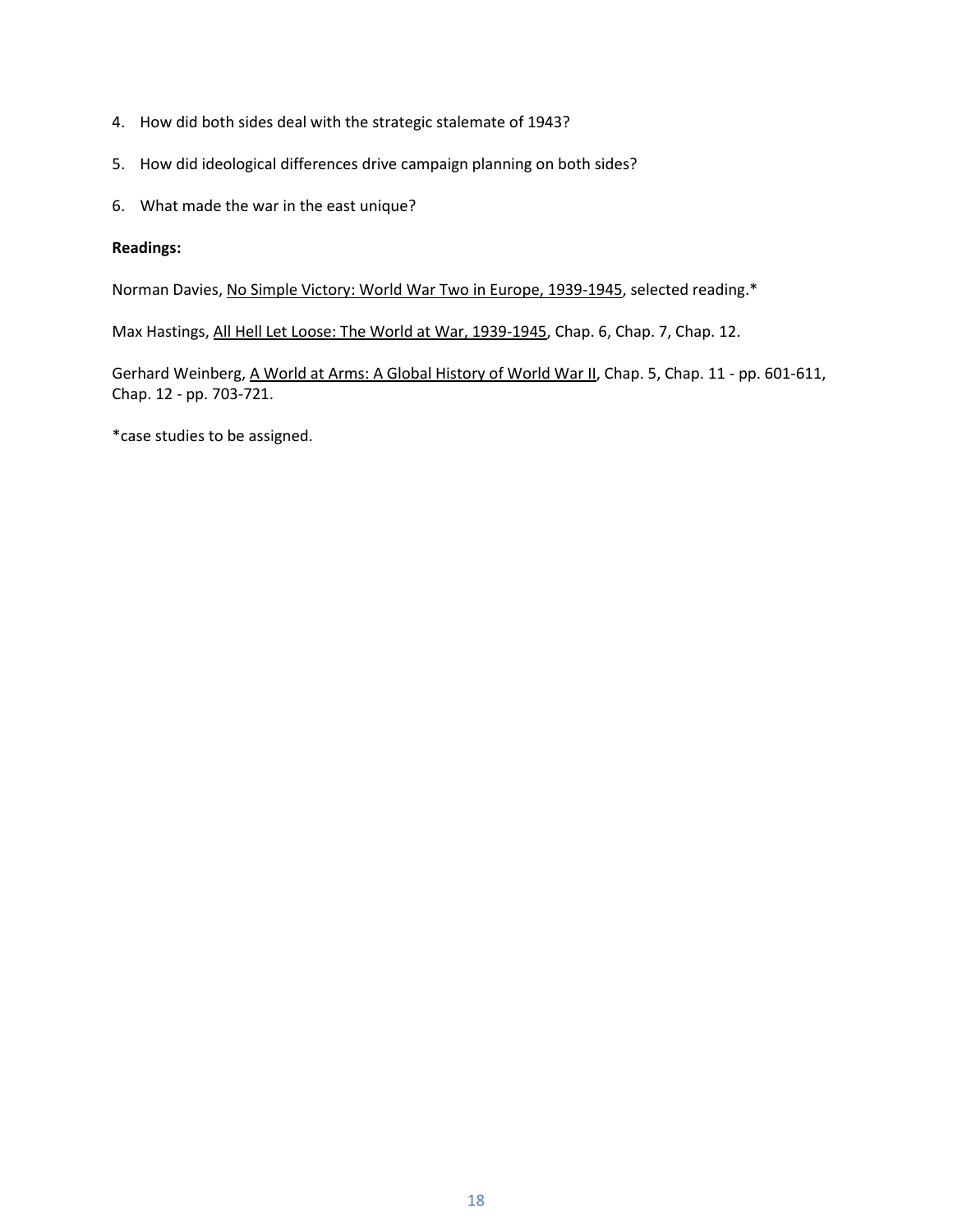# **Topic 9 The Pacific, 1942-44**

 The Pacific war was unique in a number of respects. The largest ocean campaign in history, it was a war fought with new assets and methods that were developed to fight in heretofore unknown theaters. Strategically the war in the Pacific had two demands; first, the obtaining of almost total command of the sea, and then the deployment of land power against a series of island targets that would allow for direct strike against a distant enemy. The war was driven by the tyranny of geography; since the enemy could not be struck directly, economic warfare was used first as a means of isolation and then ultimately as a tool of terror while naval and land forces fought for geographic dominance to enable direct attack. Even in its final stages success remained elusive; the United States was fully prepared to completely destroy the enemy and most certainly would have done so if the war had continued without the use of atomic weapons.

 The war in the Pacific would ultimately define the United States as a naval (and atomic) super power. It was also a particularly vicious war. The Japanese, infused with a cultural militarism, began their war in China with a series of genocides that became signatory of many of their operations against both civilians and prisoners. The surprise attack at Pearl Harbor literally "woke a sleeping giant" (a fictionalized version of Yamato's comments after the attack), creating a unifying hatred in America that created a war of no compromise. The Japanese were famous for their refusal to surrender in battle, an attitude that continued until the final days of the war with the appearance of the Kamikaze. After four years of conflict the Americans were more than willing to immolate the enemy. In many regards the conflict in the Pacific was like that fought in Russia—bloody, merciless, and for total victory.

 While in hindsight it would appear that Japan had little chance against an industrial giant such as the United States, it must be recalled that this issue was certainly not a factor in the early days of the conflict—nor was it particularly evident. By 1941 Japan had conquered a large Empire in Asia with a highly developed and experienced Navy and Army that was well entrenched throughout the Pacific. Unlike the United States, Japan was fighting a "one front" war; America's "Europe First" strategy seemed to indicate that Japan would have plenty of time to consolidate their gains. In this they underestimated the fury of the Americans. But even with an industrial base turned toward total war, the campaigns in the Pacific were long and controversial; while the United States could produce the material and employ manpower, how this was to be done remained very much an issue right until the final end of the war.

#### **Issues for consideration:**

1. Often considered "America's war"—is this really the case?

2. What was different about the Pacific? Was there any historical precedent? How well did theory play out?

3. What were the respective campaign plans of the Japanese and Americans? How well did they adapt during the war?

4. How did the Allied personalities—specifically Nimitz and MacArthur—differ in their approach to the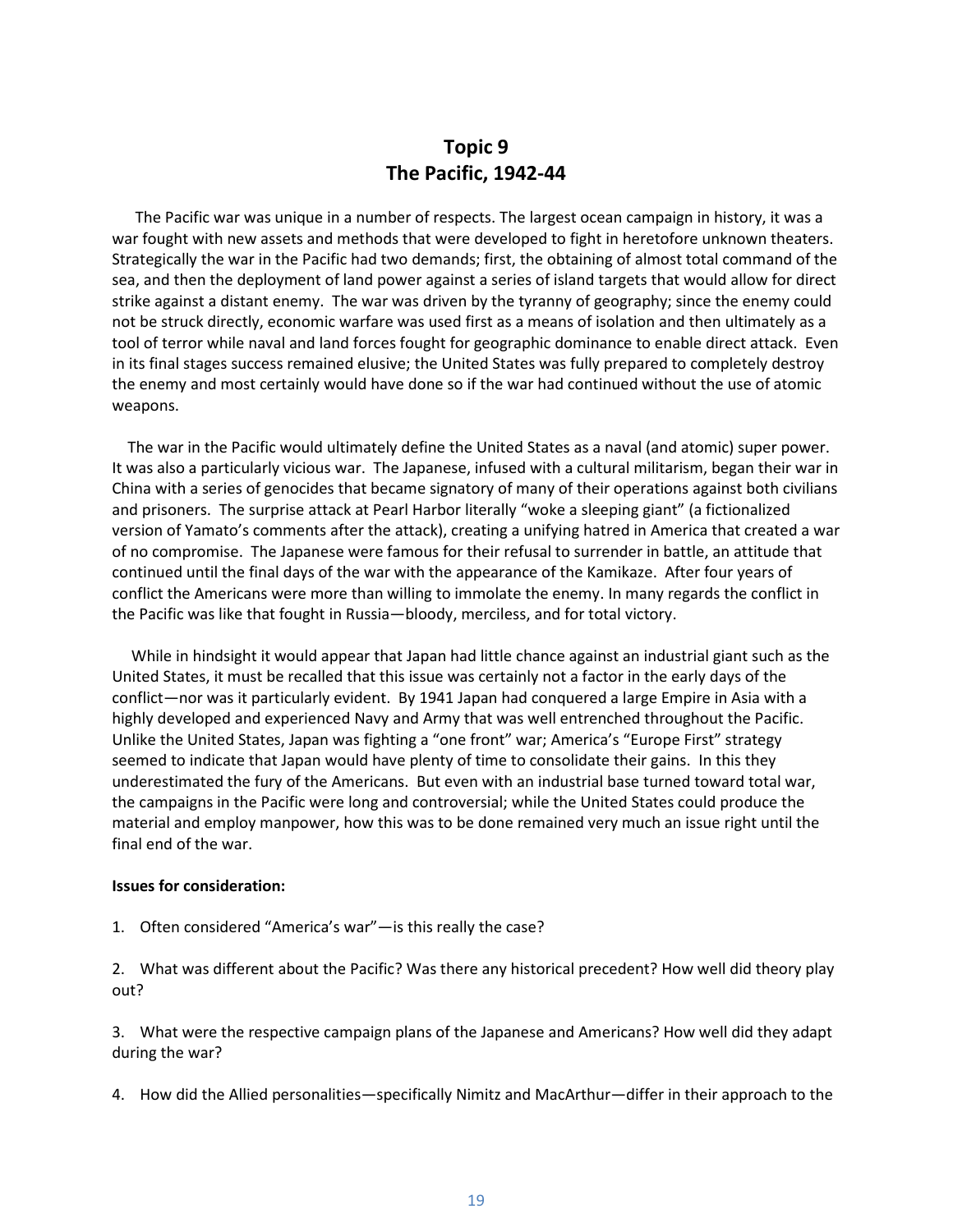Allied offensive? Which was more effective?

5. What was the role of ideology and culture in the conflict? How was this expressed in respective strategies?

6. What was the role of economic warfare, including strategic bombing? How did each side employ terror as a tactic?

## **Readings:**

Mark Clodfelter, Beneficial Bombing: The Progressive Foundation of American Air Power 1917-1945, Chap. 6.

Max Hastings, All Hell Let Loose: The World at War 1939-1945, Chap. 8, Chap. 9, Chap. 10, Chap. 17, Chap. 22.

Clark Reynolds, "The U.S. Fleet-in-Being Strategy of 1942," *Journal of Military History*, vol. 58, no 1, (January 1994), pp. 103-118 (RMC 555), Student Readings.

Gerhard Weinberg, A World at Arms: A Global History of World War II, Chap. 6 - pp. 311-348, Chap. 16.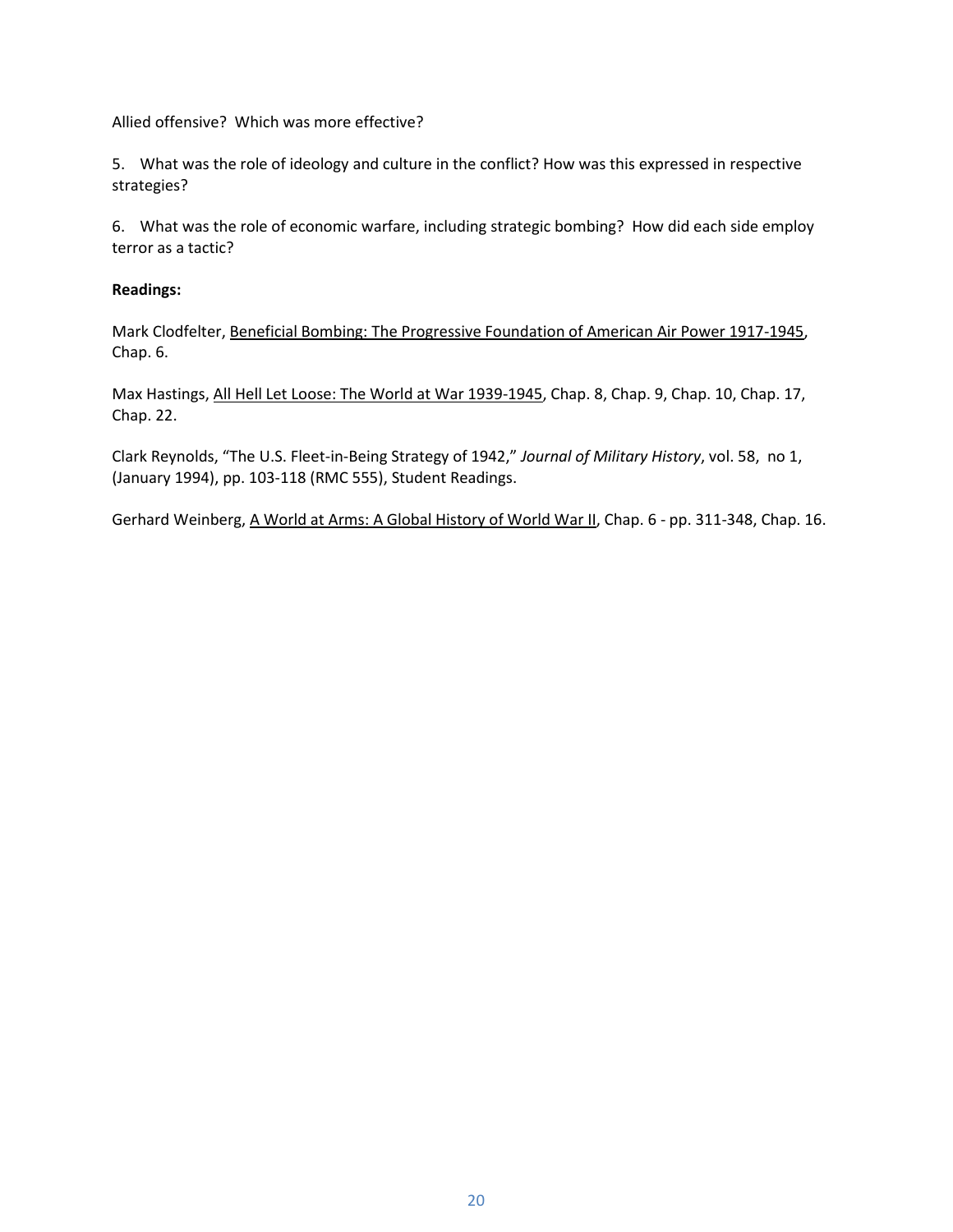# **Topic 10 Coalition Offensives Africa/Italy, D-Day, Market Garden, the Red Tide**

 In 1942 at Casablanca Franklin Delano Roosevelt surprised his allies with his sudden (and apparently unsolicited) statement that the West would fight until unconditional surrender had been achieved. The niceties of diplomacy aside, Roosevelt's statement was prophetic; there was little doubt after Barbarossa (and probably none whatsoever after the Japanese surprise attack) that the war would only be won through occupation or destruction of both Germany and Japan. But how to achieve these ends? As noted in the Pacific, the geography of Japan aided in its isolation. But Germany was a different matter; there were many roads to Berlin, all of them difficult, and all with their advocates and detractors among the Allies.

 From the onset there was disagreement at the highest levels of command. Upon its entry into war, America was keen on a direct attack on Europe (wholly supported by Stalin, desperate to relieve German pressure in the East). The British argument against such an attack prevailed--as Hastings and Atkinson note, British opinion of U.S. military capability was at best skeptical. Although the U.S. military would soon improve as a fighting force, the initial British analysis was probably correct, given the infancy of continental amphibious operations. But the British view of Churchill's "soft underbelly" proved to be idealistic, committing the Allies to a brutal slugfest that left Germany a distant vision.

 The coalition offensives are important in a number of respects. First and most importantly, each was driven not purely by military considerations but also political ones. The vested interest of destroying Germany also had to be considered not only in terms of capability of the allied force but also on the strategic impact on other fronts; had the western allies not invaded Africa in 1942, for example, what would have been the effect on the Eastern Front? Had Eisenhower, perhaps in a nod to the fading of Empire, not acquiesced to Montgomery's questionable plan to cross the Rhine through an airborne carpet in the north, could Bradley and Patton have sliced into the Reich from the South? Had Stalin directed his vast tank armies south, could the allies have driven to Berlin and dramatically affected the post-war world? Was this a consideration at the time?

 Examining the Allied offensives are important because they illustrate the practical difficulty of executing strategic plans in a politically contentious environment. It wasn't just cooperation between allies on the battlefield (which proved difficult enough); how to support allies in other theaters (specifically the Soviet Union) was an early war concern—later this become contentious in terms of arming and bringing to the fight new allies that were liberated. As the fate of Germany became more evident, considerations of power influences in the post-world war became more significant; decisions that were made in the final days of the war remain controversial in hindsight as former allies became suspicious and ultimately enemies.

#### **Issues for consideration:**

1. What strategic considerations did the Allies deal with in their decisions to strike at the Axis in the early phases of the war?

2. How successful were the campaigns in Africa and Italy in weakening the Axis?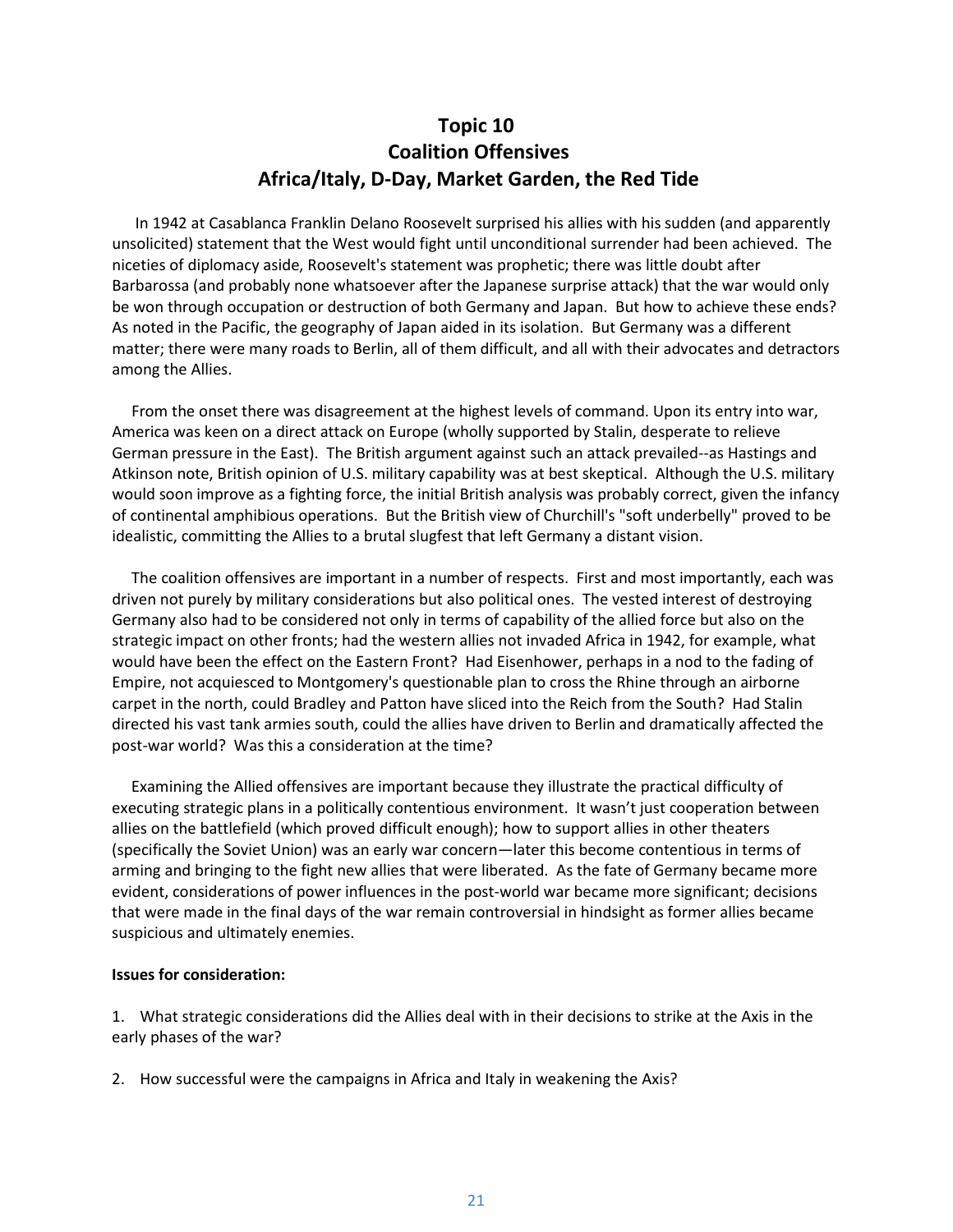3. Why did the Allies wait until 1944 to invade Europe? What were the arguments for and against the attack?

4. How did the Allies support the Soviets? Could they have done more? What were the political considerations at the onset of war, and how did these change?

5. What alternatives did the Allies have at the various conferences at Casablanca, Yalta, and Tehran?

# **Readings:**

Max Hastings, All Hell Let Loose: The World at War, 1939-1945, Chap. 14, Chap. 18, Chap. 21, Chap. 23.

Gerhard Weinberg, A World at Arms: A Global History of World War II, Chap. 8, Chap. 12, Chap. 13.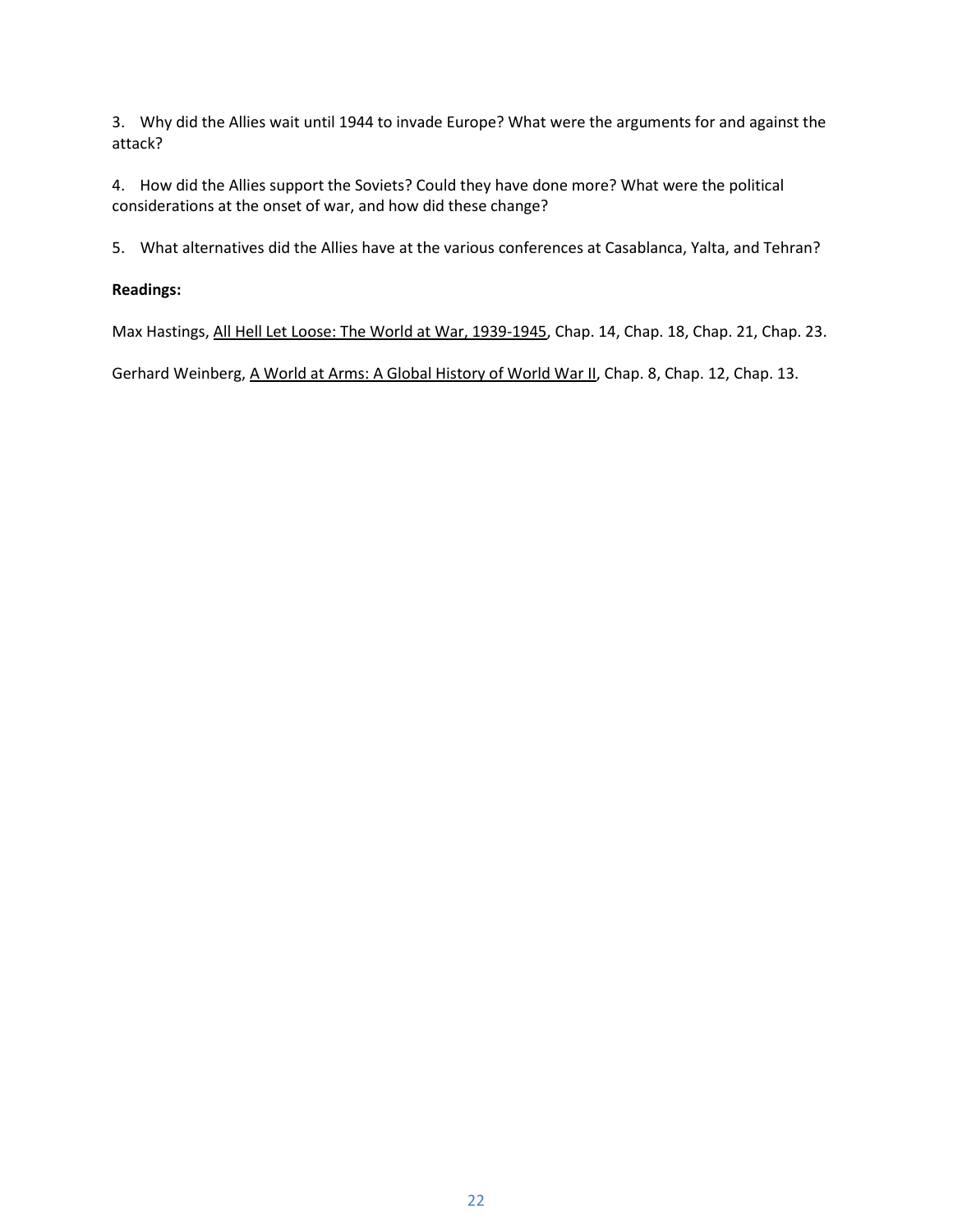# **Topic 11 Armageddon: The Holocaust and the Politics of Unconditional Surrender**

 Having examined the campaigns that brought the Axis powers to the brink of defeat (and potential annihilation) at the onset of 1945, we now turn to the final days of the war and that unique act of genocide that has come to be known as the Holocaust.

 Much has been written about the end of the Second World War and the legacy of unconditional surrender demanded by the Allies. It is interesting to note that even in the final days, the soon to be defeated Axis powers seemed to believe that there would be some way to avoid total defeat; in the East, Japan adopted a policy of inflicting maximum casualties at any cost in the mistaken belief that the Americans would grow tired of war, while in the West the Nazis attempted to reinvent themselves as a bulwark against Bolshevism in a vain attempt to gain favor with the non-communist Allies. Although both would fail during the war, each effort would become subject to considerable revisionist examination in the post-war years.

 The Holocaust is obviously a difficult history. In terms of sheer scale and deliberate viciousness it was a war crime like no other; while various ethnicities had always been a target in war, the idea that a modern industrialized state could make targeting and killing of innocents policy was beyond comprehension. That Hitler was waging some kind of campaign against the Jews was well known even before the outbreak of war; the extent of this campaign only became apparent in the later days with evidence smuggled piecemeal out of Europe, finally confirmed with the liberation of the first concentration camps. At the conclusion of the war the Holocaust seemed to be just another confirmation of the evil nature of the Axis powers, now reduced to ashes by the victorious Allies. But in later years, the Holocaust has gained new focus. The term itself, referring now to the systematic genocide against the Jews, only came into being in the 1960s.This (and a new era of scholarship) was driven by the trial of Eichmann, the most senior Nazi tried after the Nuremburg. While there is no doubt that the Holocaust occurred on an organized and massive scale, scholarship regarding the event had (perhaps understandably) been very limited. Even today, there are many uneasy questions that remain unanswered. Why did this occur? What was the role of Hitler? How did genocide become the POLICY of the Reich, despite its clear diversion away from the war effort of men and material? Was it a war aim, as Weinberg claims? How much did the Allies know and what efforts did they make to stop it? These strategic questions often lead to ones that are far more problematic, specifically when dealing with people and personalities. The accepted view that "it was just a few Nazis" is unrealistic; as scholarship by Goldhagen (Hitler's Willing Executioners) and others demonstrated in the 1980s using archival evidence, there were far more "ordinary" Germans involved than had previously been admitted. There are other uncomfortable answers as well; why did so many Jews go willingly to their deaths, despite the rising evidence of what was going on? Why were the revolts at Sorebor and Warsaw the exceptions rather than the rule? And finally, what was the Allied strategy for dealing with the Holocaust once the extent of it became known?

#### **Issues for consideration:**

1. Was the policy of unconditional surrender in both theaters of war a strength or weakness for the Allies? In what way?

2. What rifts developed among the Allies in the final days of the war?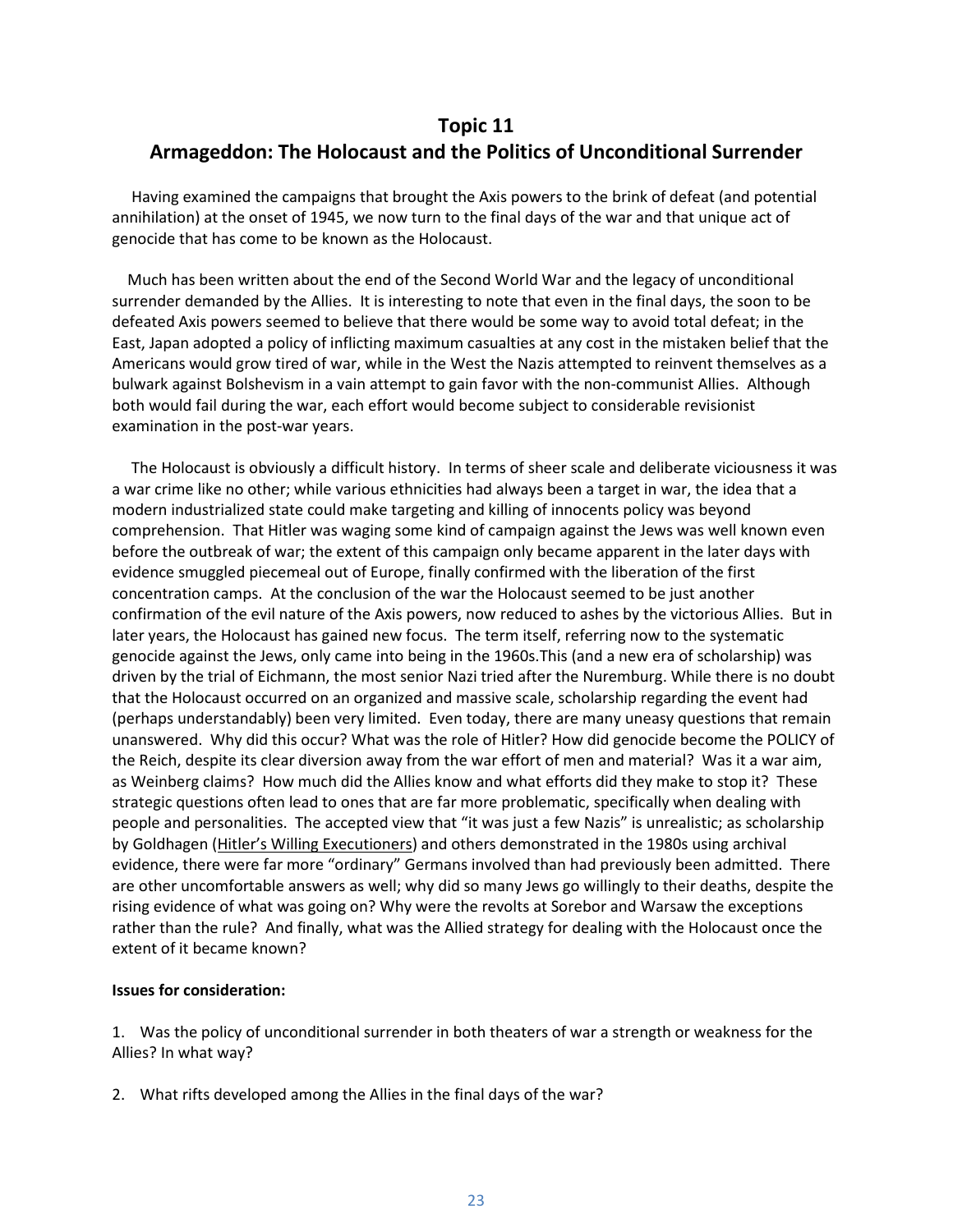3. Consider the Holocaust as a Nazi war aim. How could it possibly be rationalized? Do you agree with Weinberg's assessment?

- 4. How did Nazi anti-Semitism evolve into mass murder?
- 5. Did the Allies respond correctly to the Holocaust? What were their strategic options?

# **Readings:**

Doris Bergen, War and Genocide: A Concise History of the Holocaust, selected readings.

Christopher Browning, Ordinary Men: Reserve Police Battalion 101 and the Final Solution in Poland, Chap. 3.

Max Hastings, All Hell Let Loose: The World at War, 1939-1945, Chap. 20.

Gerhard Weinberg, A World at Arms: A Global History of World War II, selected readings (index triage).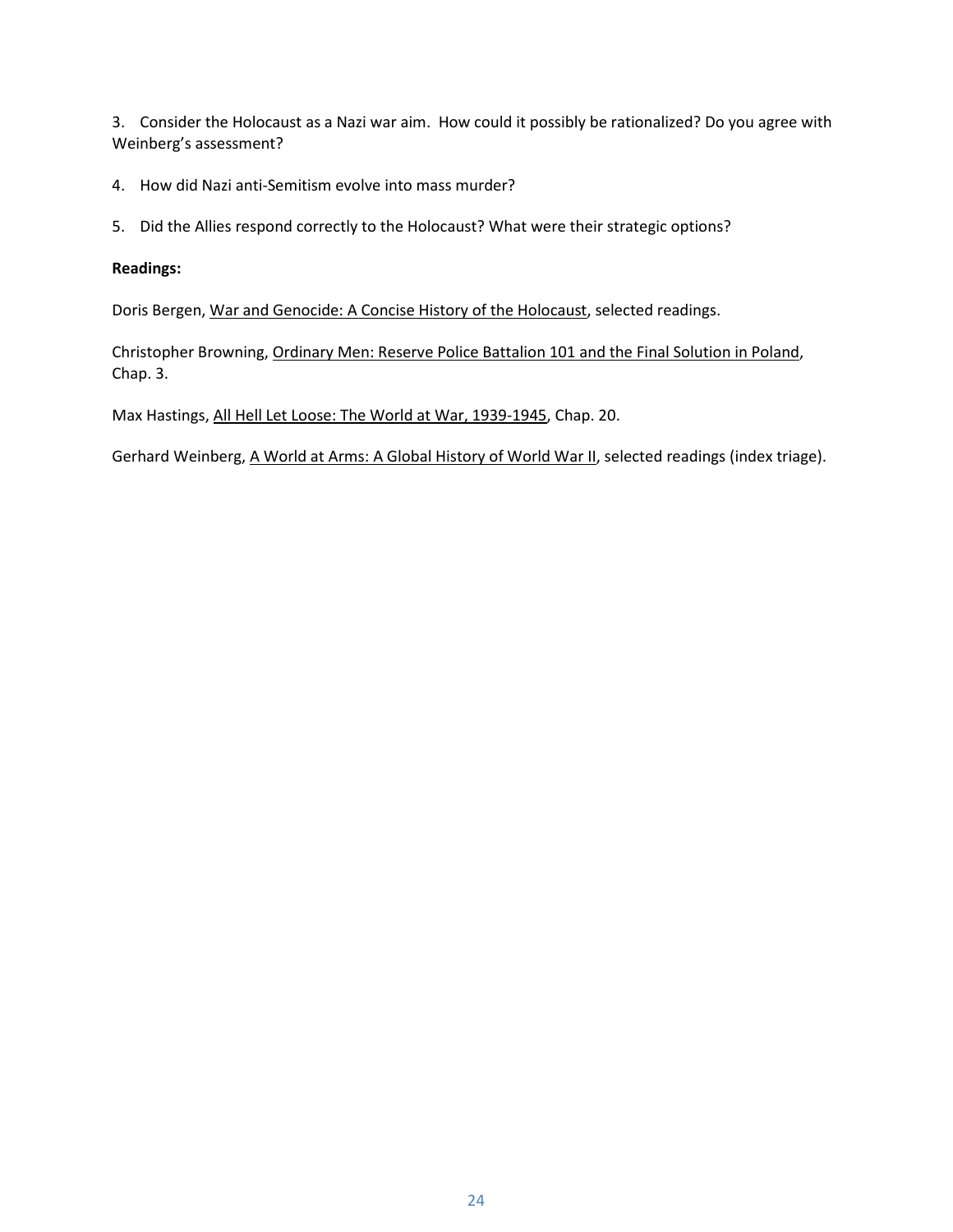# **Topic 12 Legacies**

 The legacies of the Second World War are often difficult to categorize because of the changes the war made in virtually every element of global society in its aftermath. We live in a world created by the Second World War. The most obvious change in the immediate aftermath was the division of the world into bipolar spheres of influence controlled in various degrees by the new superpowers, the United States and the Soviet Union. Both powers were fundamentally altered by the experience; it can be argued by many that the very nature of society changed, particularly in the United States which for the first time developed a large, standing conventional military force that maintained readiness for immediate war. America's follow on conflicts in Korea, Vietnam, and various other "brushfire" wars were fought in this context. Sixty years of Cold War ended, ironically, where it began--in the streets of Berlin.

 But there were other legacies as well that are beyond this context. Nations rose from the ashes of the war. The reconstruction of both Germany and Japan initially created new allies in the growing coalition against Soviet Communism (to a lesser degree the Soviets redeveloped their occupation areas in a similar vein); ultimately these nations would emerge as economic powers in their own right following years of developmental assistance. And of course the state of Israel would emerge from the war as an established nation with a direct link to the Holocaust; Israeli policy of "never again" served to make them a force in the Middle East. Globally the end of the remains of formal "empires" led directly to the end of colonialism—and subsequently, the outbreak of hundreds of "brushfire" wars as new groups vied for power worldwide.

 Socially, the war radically changed human perspective. Ideological positivism, challenged in the aftermath of the First World War, was difficult to maintain after the global suffering of the Second. The Axis powers were completely shattered by the war; as Hastings notes, this led to a culture of victimhood where many Germans (and Japanese) believed themselves as much the victims of their respective wartime governments as those who met them on the battlefield. This has led not only to some interesting revisionism but also a more recent backlash against this reaction, especially in the revitalization of many of the more reactionary political parties. As noted, the events of the Holocaust set a new standard for human depravity, so much so that events of lesser scale in the modern world can be marginalized when compared to it. Life in the aftermath of the war was cheap; international outrages seemed more the rule than the exception. Only now, in the era of instantaneous global communication, is that potentially changing.

 Militarily the Second World War radically changed the character of war. Total destruction in conflict was no longer a theoretical possibility, but rather a practical ability and very real danger with the advent of nuclear weapons. In the era of superpower rivalry, large standing militaries became the norm rather than the exception; arms development for the purpose of combat in 1939 became the arms race of the Cold War as all powers sought new and highly technological means to gain advantage in war. Defense budgets, traditionally low in times of peace, rapidly became the largest allocation in economies that were in a permanent state of potential crisis. Whereas the First World War had been regarded during it's time as the "war to end all wars," the Second was only the beginning in a new age of conflict.